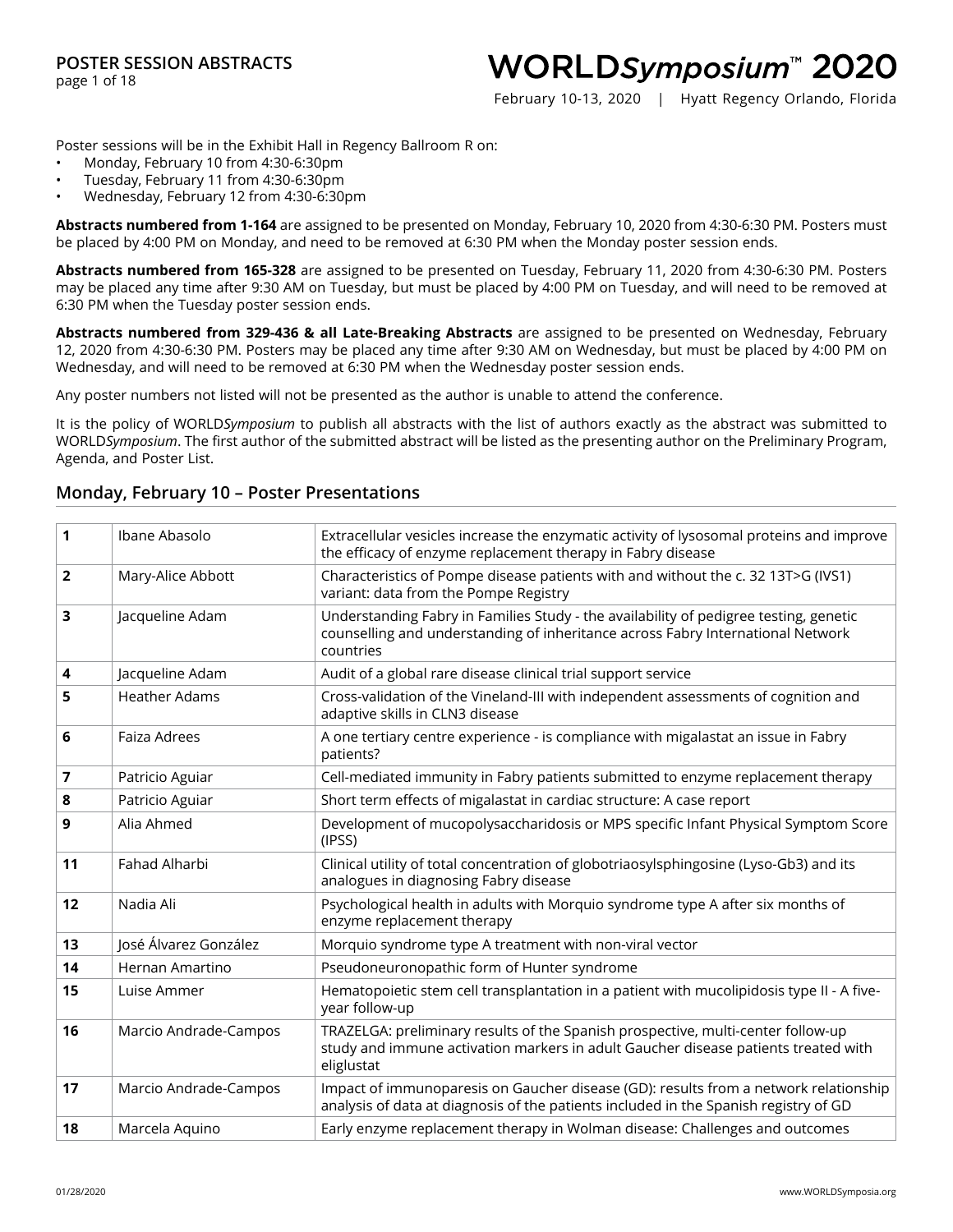page 2 of 18

# WORLDSymposium™ 2020

| 19 | Carolina Aranda        | Infantile-onset Pompe disease and CRIM negative status: Immunomodulation with<br>intravenous immunoglobulin as an alternative for regular immune tolerance induction       |
|----|------------------------|----------------------------------------------------------------------------------------------------------------------------------------------------------------------------|
| 21 | Joao Augusto           | The Fabry cardiovascular phenotype: Aortic stiffness in Fabry disease is linked to left<br>ventricular hypertrophy and myocardial inflammation but not storage or fibrosis |
| 22 | Christiane Auray-Blais | Mass spectrometry approach allowing correlations between podocyturia and<br>glycosphingolipids in Fabry disease patients                                                   |
| 23 | Stephanie Austin       | Complicated cases and the need for individualized follow up plans for children<br>diagnosed with Pompe disease via newborn screening                                       |
| 24 | Stephanie Austin       | Extended treatment with VAL-1221, a novel protein targeting cytoplasmic glycogen, in<br>patients with late-onset Pompe disease                                             |
| 25 | Mahima Avanti          | Effects of enzyme replacement therapy on bone density in late onset Pompe disease                                                                                          |
| 26 | Olulade Ayodele        | Clinical characteristics and health care resource utilization for patients with<br>mucopolysaccharidosis II in the US: A retrospective chart review                        |
| 27 | Ahmed Ayuna            | Cardiac rhythm abnormalities - an undervalued cardiovascular risk in adult patients<br>with mucopolysaccharidoses (MPS) - one centre experience.                           |
| 28 | Laurie Bailey          | The importance of the autopsy in understanding rare disease: Defining the role of the<br>genetics team                                                                     |
| 30 | Anneliese Barth        | Early enzyme replacement therapy in a CRIM positive classic infantile Pompe patient:<br>11-year follow-up of a still progressive disease                                   |
| 32 | Nicholas Bascou        | Neurodevelopmental outcomes of hematopoietic stem cell transplantation for<br>mucopolysaccharidosis type II: A prospective, longitudinal study                             |
| 33 | Julie Batista          | Characterization of anti-agalsidase beta antibody formation from clinical trials and the<br>Fabry Registry                                                                 |
| 35 | Michal Becker- Cohen   | Parkinson prodromal features in a large cohort of Gaucher carriers                                                                                                         |
| 36 | Michal Becker- Cohen   | Safety and efficacy of rapid intravenous velaglucerase-alfa infusion in naïve patients<br>with Gaucher disease                                                             |
| 37 | Christian Beetz        | Plasma adiponectin is a potential biomarker for organ involvement in male Fabry<br>disease patients                                                                        |
| 39 | Soumeya Bekri          | Parsing the phenotypic landscape of lysosomal diseases using integrative network<br>analysis                                                                               |
| 41 | Nadia Belmatoug        | Transition in health care from childhood to adulthood for lysosomal diseases patients<br>in France, current state and priorities: The TENALYS study                        |
| 42 | Angela Beltrame        | Progressive hearing loss in the a-galactosidase A deficient rat model of Fabry disease                                                                                     |
| 44 | Donna Bernstein        | Lysosomal acid lipase deficiency and hematologic cancer predisposition                                                                                                     |
| 45 | Venkata Boddupalli     | Delineating the role of myeloid cells and brain microglia in Gaucher disease                                                                                               |
| 46 | Shaun Bolton           | International Niemann-Pick Disease Registry: The characteristics of ASMD and NPC<br>patients                                                                               |
| 47 | Madeleine Bordley      | Long-term clinical outcomes of patients with mucopolysaccharidosis type II: A case<br>series                                                                               |
| 48 | Marcella Borges        | Lysosomal acid lipase deficiency across ages: Unraveling the clinical spectrum of an<br>under-recognized genetic disorder                                                  |
| 49 | Poulomee Bose          | Early synaptic dysfunction in MPS IIIC                                                                                                                                     |
| 50 | Rebecca Bower          | Sleep disturbance in children with mucopolysaccharidosis (MPS) types II and III; a<br>review of medication usage                                                           |
| 51 | Colm Bradley           | Improvement program in evaluation and management of Gaucher disease                                                                                                        |
| 52 | Alissa Brandes         | Gene therapy PR006 increased progranulin levels and improved lysosomal related<br>phenotypes in model systems                                                              |
| 53 | Elizabeth Braunlin     | Cardiopulmonary assessment of adults and adolescents with MPS disorders                                                                                                    |
| 54 | Joanna Brokowska       | Coenzyme Q10 in Sanfilippo disease                                                                                                                                         |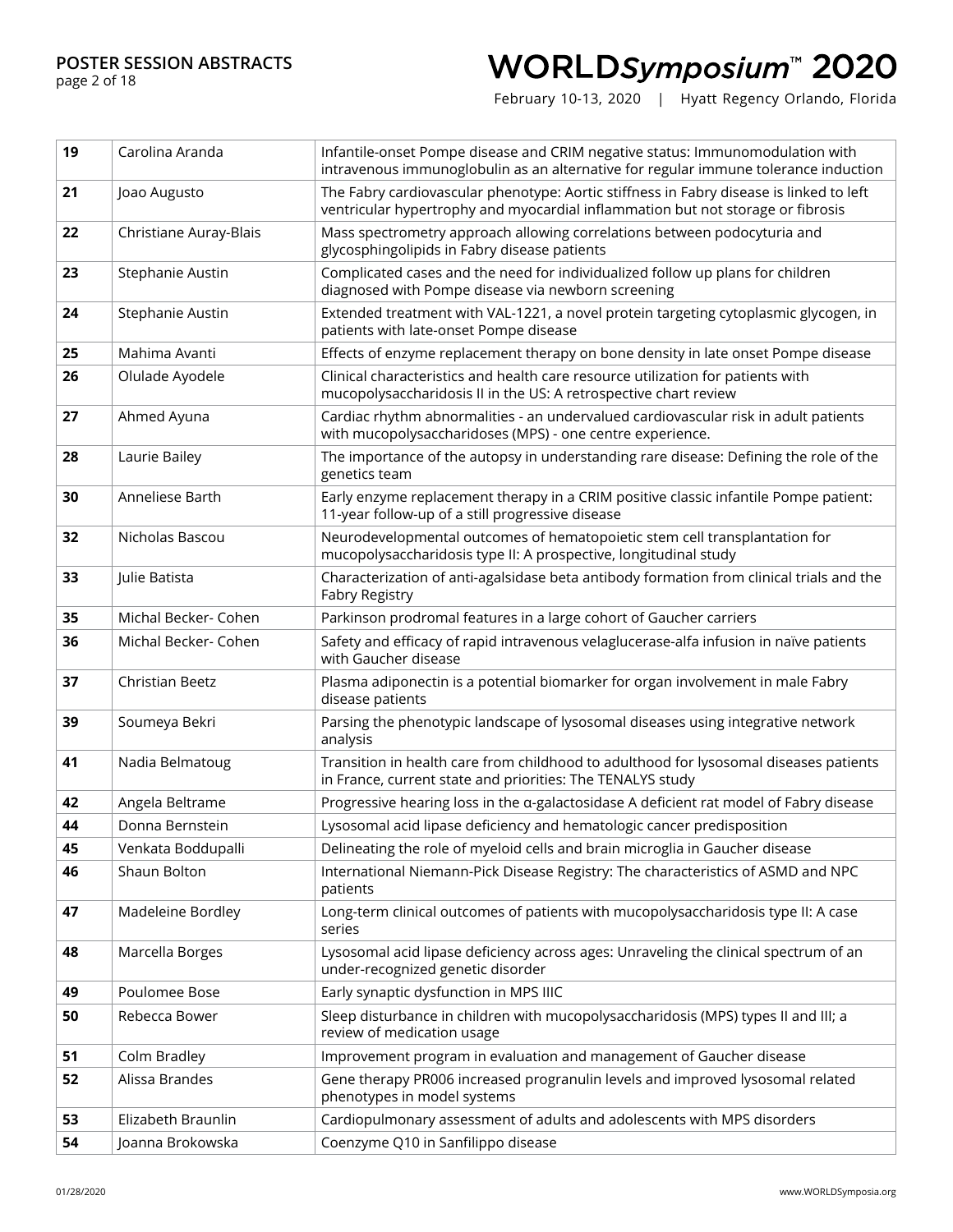page 3 of 18

## WORLDSymposium™ 2020

| 55 | Alexander Broomfield      | Long-term ambulatory outcomes in MPS I (Hurler syndrome) patients after HSCT                                                                                                           |
|----|---------------------------|----------------------------------------------------------------------------------------------------------------------------------------------------------------------------------------|
| 56 | Alexander Broomfield      | Pulmonary function in paediatrically diagnosed MPS I                                                                                                                                   |
| 57 | Jillian Brown             | Intracerebroventricular sulfamidase delivery to the brain                                                                                                                              |
| 58 | Alberto Burlina           | Newborn screening for MPS I: The clinical benefit                                                                                                                                      |
| 59 | Alberto Burlina           | High incidence of Gaucher disease in northeast Italy: Results from lysosomal newborn<br>screening                                                                                      |
| 60 | Barbara Burton            | Long-term treatment with elosulfase alfa has an acceptable safety profile for patients<br>with Morquio syndrome type A: Real-world results from the Morquio A Registry Study<br>(MARS) |
| 61 | Umut Cagin                | Liver expression of secretable GAA rescues advanced Pompe disease at the<br>biochemical, functional, and transcriptional level in Gaa-/- mice                                          |
| 62 | Alejandra Camacho-Molina  | Fabry disease, differential diagnosis or coexistence with multiple sclerosis? A new<br>mutation identified                                                                             |
| 63 | Jessica Cardenas          | Development of a conceptual model for variant late-infantile neuronal ceroid<br>lipofuscinoses type 7 (CLN7)                                                                           |
| 64 | Daniela Castillo-García   | Gaucheromas: A complication in 2 children despite enzyme replacement therapy                                                                                                           |
| 65 | Magdalena Cerón-Rodriguez | Are genotype and biomarkers enough to initiate enzyme replacement therapy in Fabry<br>disease? The value of the biopsy                                                                 |
| 66 | Sheng-Kai Chang           | To develop a fusion protein combined a-galacosidase A and insulin-like factor 2 for<br>treatment of Fabry disease                                                                      |
| 67 | Huma Cheema               | Mutation spectrum of glucocerebrosidase gene in Pakistani patients with Gaucher<br>disease                                                                                             |
| 68 | Huma Cheema               | Phenotypic diversity of Niemann-Pick disease type C in Pakistani children                                                                                                              |
| 69 | Pin-Wen Chen              | The lysosphingolipids analysis of sphingolipidoses in high-risk screening                                                                                                              |
| 70 | Xin Chen                  | Preclinical efficacy and safety evaluation of scAAV9/CLN7 gene replacement therapy in<br>rodents                                                                                       |
| 71 | Yun-Ru Chen               | Development of a new pharmacological chaperone therapeutic strategy for Fabry<br>disease                                                                                               |
| 72 | Chihya Cheng              | Asian hotspot Fabry mutation, IVS4+919G>A, evidence for founder effect and<br>originated in Asia more than 800 years ago                                                               |
| 73 | Yin-Hsiu Chien            | Newborn screening for Morquio syndrome: Results from the 8-plex assay for 70,000<br>newborns                                                                                           |
| 74 | Chloe Christensen         | Enhancing cell culture conditions for MPS IIIB induced pluripotent stem cells: The<br>impact of dysregulated heparan sulfate turnover on FGF2 signalling                               |
| 75 | Heather Church            | Validation of ELISA and cellular uptake inhibition assays to detect and quantify<br>antibodies raised against sebelipase alfa in lysosomal acid lipase deficiency                      |
| 76 | Bruno Coghi               | What lies beneath: Unraveling Niemann-Pick disease type C in adults                                                                                                                    |
| 77 | Tanya Collin-Histed       | Regional manager program of the International Gaucher Alliance: No patient left<br>behind                                                                                              |
| 78 | Tanya Collin-Histed       | A global disease patient registry for neuronopathic Gaucher                                                                                                                            |
| 79 | Kristina Cotter           | Development of a real-world evidence platform for MPS III                                                                                                                              |
| 80 | Claudia Cozma             | Glucosylsphingosine for the screening, diagnosis, monitoring and prediction in<br>Gaucher disease                                                                                      |
| 81 | Claudia Cozma             | Hyaline fibromatosis syndrome: Genetic, clinical and biochemical characterization of a<br>large cohort of patients                                                                     |
| 82 | Claudia Cozma             | 2-tier screening approach for the identification of hereditary angioedema type 1 & 2<br>patients                                                                                       |
| 83 | Lisa Crawford             | Integrative discovery approach to identification of biomarkers in Fabry disease patient<br>biofluids                                                                                   |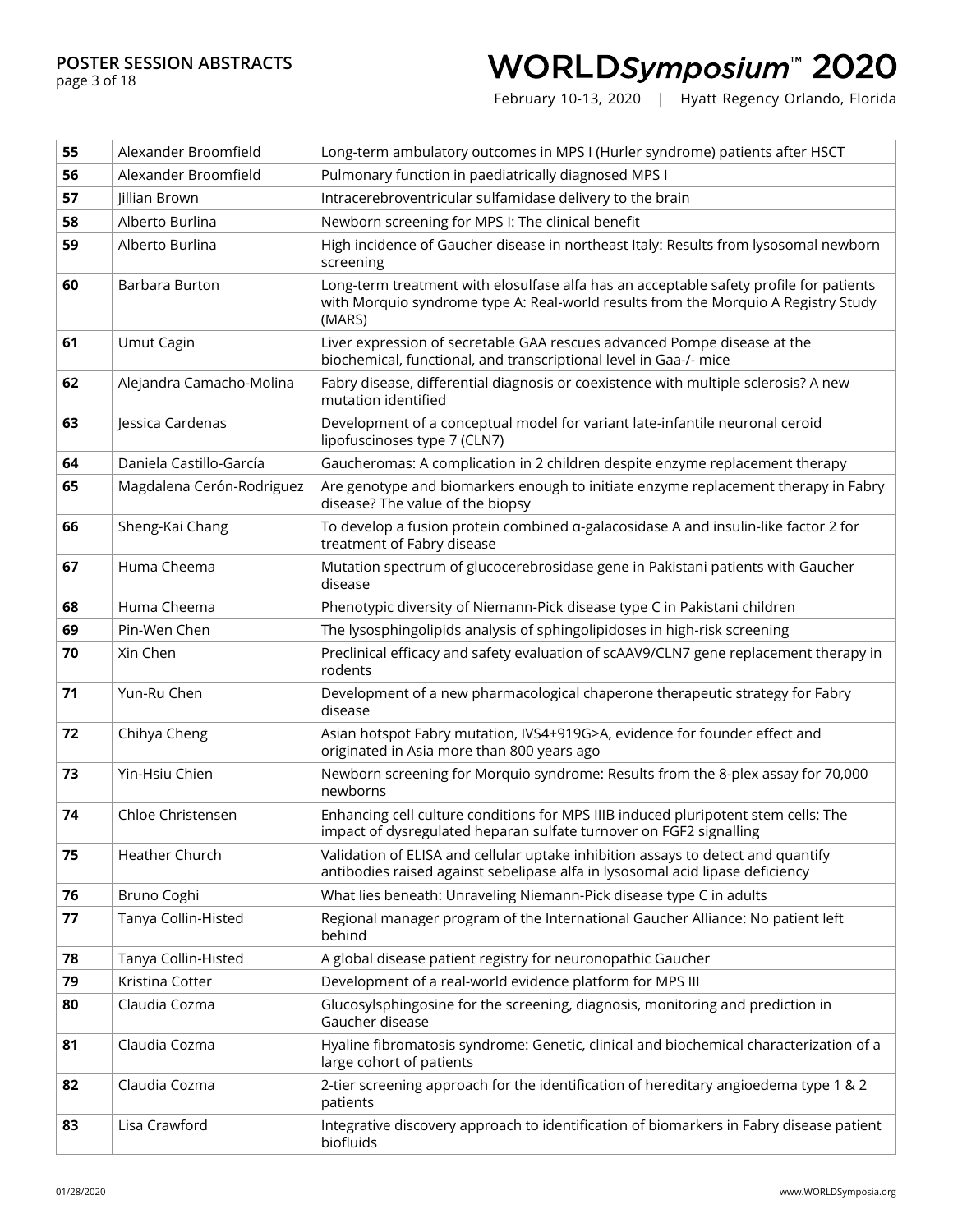page 4 of 18

## WORLDSymposium™ 2020

| 84  | Pablo Crujeiras                 | LINCE project: A fast diagnosis of CLN2 disease                                                                                                                                                                               |
|-----|---------------------------------|-------------------------------------------------------------------------------------------------------------------------------------------------------------------------------------------------------------------------------|
| 85  | Carmen Silvia Curiati<br>Mendes | Atypical neuronal ceroid lipofuscinosis type 2 (CLN2 disease): A case report                                                                                                                                                  |
| 86  | Carmen Silvia Curiati<br>Mendes | Brain MRI findings in patients with mucopolysaccharidosis type VI (MPS VI)                                                                                                                                                    |
| 87  | Simona D'Amore                  | Glucosylsphingosine as a biomarker of disease burden in Gaucher disease                                                                                                                                                       |
| 88  | Julia Dao                       | Cellular and immune response to migalastat therapy in Fabry disease patients                                                                                                                                                  |
| 89  | Pronabesh DasMahapatra          | Agalsidase beta stabilizes cardiac outcomes in Fabry patients: A systematic literature<br>review                                                                                                                              |
| 90  | Laura Davids                    | Health care practitioners' experience-based opinions on providing care for patients<br>with a positive newborn screen for Pompe disease and mucopolysaccharidosis type I                                                      |
| 91  | <b>Crystal Davis</b>            | Natural history of GM1 gangliosidosis mouse models generated by The Jackson<br>Laboratory Rare and Orphan Disease Center                                                                                                      |
| 92  | Emily de los Reyes              | Single-dose AAV9-CLN6 gene transfer stabilizes motor and language function in CLN6-<br>type Batten disease: interim results from the first clinical gene therapy trial                                                        |
| 93  | Francisco del Castillo          | Efficiency of NGS-based gene panels as first-line screening tests for the diagnosis of<br>lysosomal diseases                                                                                                                  |
| 94  | Mireia del Toro                 | Hydrocephalus in patients with MPS: A not so unusual complication                                                                                                                                                             |
| 96  | Bianca Dias                     | Pulmonary function and functional capacity in patients with mucopolysaccharidosis                                                                                                                                             |
| 97  | George Diaz                     | Preliminary data from first clinical trial of enzyme replacement therapy with olipudase<br>alfa in pediatric patients with chronic visceral and neurovisceral acid sphingomyelinase<br>deficiency                             |
| 98  | Mazen Dimachkie                 | NEO1 and NEO-EXT studies: Long-term safety and exploratory efficacy of repeat<br>avalglucosidase alfa dosing for 5.5 years in late-onset Pompe disease patients                                                               |
| 99  | Tama Dinur                      | Gaucher disease specific patients reported outcome measures: A mobile phone survey                                                                                                                                            |
| 100 | Jenny Do                        | Longitudinal behavioral characterization of Gaucher-associated Parkinson murine<br>models                                                                                                                                     |
| 101 | Marissa Donovan                 | Preclinical development of SIG-005 for treatment of MPS I                                                                                                                                                                     |
| 102 | Gabriela Dostalova              | A rare bird of Czechia: Case of homozygous female Fabry disease patient                                                                                                                                                       |
| 103 | Ivan Doykov                     | Improved specificity for detection of Niemann-Pick disease type C and other<br>glycosphingolipidoses using a multiplex bloodspot assay                                                                                        |
| 104 | Halil Dundar                    | Triamterene-induced suppression of R227X premature termination codon in Fabry<br>disease                                                                                                                                      |
| 105 | Mariola Edelmann                | Exosomes with unique CNS-targeting properties brings novel therapeutic strategy to<br>neuronopathic LDs                                                                                                                       |
| 106 | Grigorios Effraimidis           | Globotriaosylsphingosine (Lyso-Gb3) and analogues in plasma and urine of Fabry<br>disease patients and relation to long-term treatment in a nationwide female Danish<br>cohort: A retrospective study of a prospective cohort |
| 107 | Grigorios Effraimidis           | Cascade screening outcome in a nationwide cohort and genotype-phenotype<br>relationship                                                                                                                                       |
| 108 | Khaled Eid                      | Delineating D409H (D448H) homozygous phenotype-genotype in an international<br>cohort of the International Collaborative Gaucher Group Gaucher Registry: Cardiac<br>involvement and early mortality                           |
| 109 | Julie Eisengart                 | Evidence of problems with "processing efficiency" in attenuated mucopolysaccharidosis<br>type I                                                                                                                               |
| 110 | Farah El Turk                   | Comparative and correlation study of biochemical substances in serum and urine of<br>LDs patients                                                                                                                             |
| 111 | Fatma Eminoglu                  | Gaucher disease type 3: Variability in phenotype among siblings with same mutation                                                                                                                                            |
| 112 | Takumi Era                      | Presynaptic dysfunction in neurons derived from Tay-Sachs-iPSCs                                                                                                                                                               |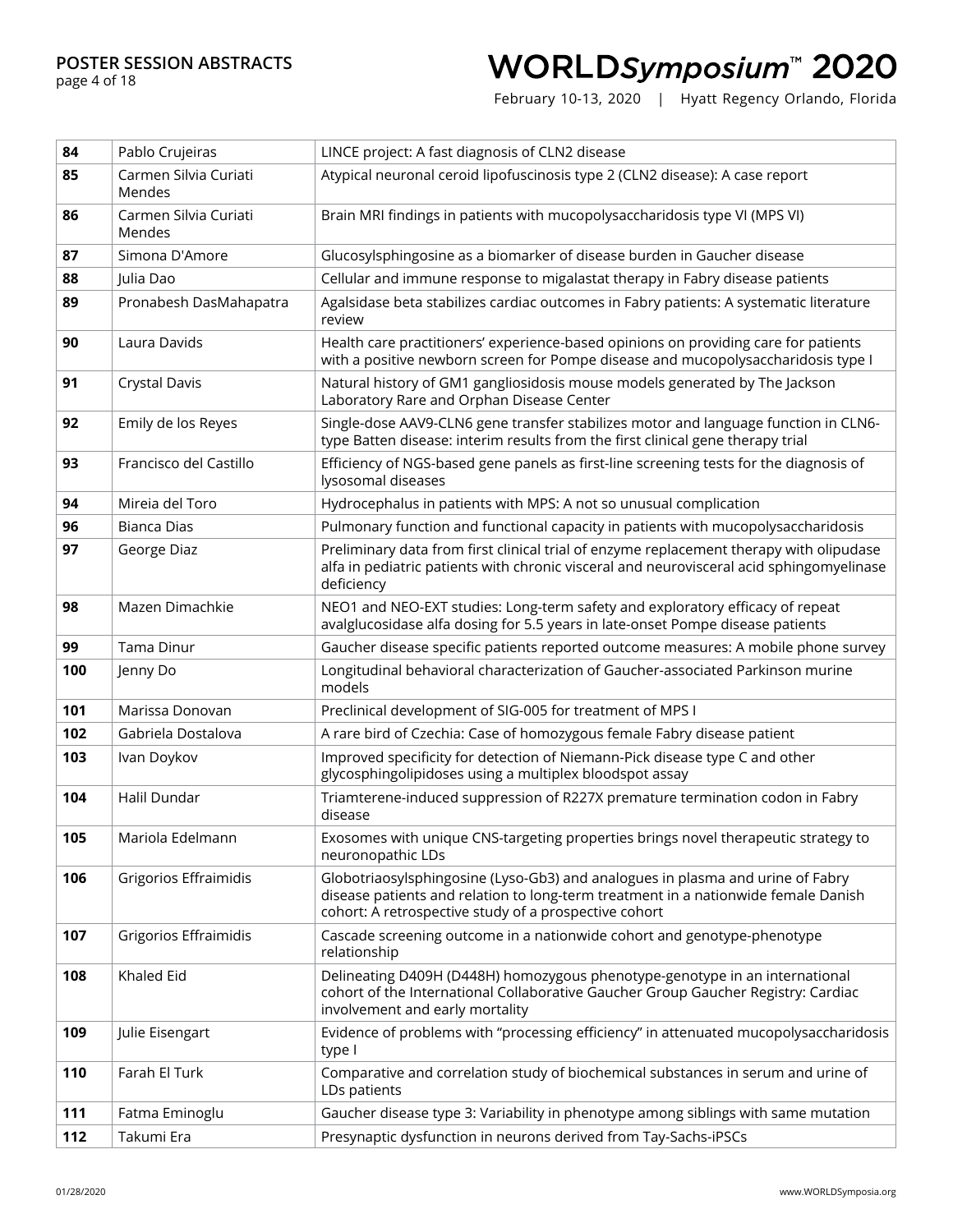#### page 5 of 18

# WORLDSymposium™ 2020

| 113 | María José Esteban Giner    | Enzymatic replacement therapy in Hunter syndrome (MPS II): A systematic review with<br>narrative synthesis and meta-analysis                                                                              |
|-----|-----------------------------|-----------------------------------------------------------------------------------------------------------------------------------------------------------------------------------------------------------|
| 114 | Francois Eyskens            | The Belgian hematology project: Screening for Gaucher and Niemann-Pick disease                                                                                                                            |
| 115 | Qi Fan                      | Agalsidase beta slows the progression of renal outcomes in Fabry patients: A<br>systematic literature review                                                                                              |
| 116 | Luca Fierro                 | Newborn screening for Pompe disease in New York state: Results from 6 year single<br>center experience                                                                                                    |
| 117 | Niamh Finnegan              | Promoting independence and empowering patients on enzyme replacement therapy                                                                                                                              |
| 118 | Rachel Fisher               | Prenatal diagnosis of non-infantile Sandhoff disease                                                                                                                                                      |
| 119 | Rachel Fisher               | Second tier testing for newborn screening: The Michigan experience                                                                                                                                        |
| 121 | <b>Brian Fluharty</b>       | Preclinical development of SIG-007 for treatment of Fabry disease                                                                                                                                         |
| 122 | Gandhy Fonseca-Gonzalez     | Association of Fabry disease and cancer: Patient report and literature review                                                                                                                             |
| 123 | Stuart Forshaw-Hulme        | Role of a specialist nurse in starting substrate reduction therapy in Gaucher disease<br>type 1: One centre experience                                                                                    |
| 124 | <b>Stuart Forshaw-Hulme</b> | Understanding the biopsychosocial factors contributing to mental health issues in<br>Fabry disease-one tertiary centre experience                                                                         |
| 125 | Nicholas France             | Sphingosine-1-phosphate receptor type 5 (S1P5) agonism: A potential new mechanism<br>for the treatment of neuronopathic features of Niemann-Pick disease type C and<br>neurodegenerative sphingolipidoses |
| 126 | Francesca Fumagalli         | Lentiviral hematopoietic stem and progenitor cell gene therapy (HSPC-GT) for<br>metachromatic leukodystrophy (MLD): Clinical outcomes from 33 patients                                                    |
| 127 | Chai Gadepalli              | Nasendoscopy findings in adult patients with mucopolysaccharidosis- a tertiary UK<br>centre experience                                                                                                    |
| 128 | Lidia Gaffke                | Changes in the vacuolar transport: Insight into pathomechanism of<br>mucopolysaccharidosis                                                                                                                |
| 129 | Marta Gandía                | Identification of the missing causative mutations in monoallelic cases of late-onset<br>Pompe disease (LOPD)                                                                                              |
| 130 | Eric Joshua Garcia          | Predicting Parkinson disease: Statistical profiling of clinical data in an at-risk population                                                                                                             |
| 131 | Michael Gelb                | A universal newborn and diagnostic screening platform for lysosomal diseases and<br>beyond                                                                                                                |
| 132 | Michael Gelb                | Glycosaminoglycan biomarkers in newborn dried blood spots to support newborn<br>screening of MPS disorders                                                                                                |
| 134 | Jacinthe Gingras            | AAVHSC characterization for developing treatments for human genetic diseases of the<br>nervous system                                                                                                     |
| 136 | Roberto Giugliani           | Trends in age of diagnosis and time to treat for MPS I                                                                                                                                                    |
| 137 | Roberto Giugliani           | Assessing the impact of the five senses on quality of life in mucopolysaccharidosis                                                                                                                       |
| 138 | Roberto Giugliani           | Results from a phase 2 trial of a blood-brain barrier penetrating enzyme (JR-141) in<br>patients with MPS II in Brazil                                                                                    |
| 139 | Ozlem Goker-Alpan           | The correlation of Gaucher disease burden and downstream complement activation                                                                                                                            |
| 140 | Mehmet Goktas               | Rare cause of protein losing enteropathy: Gaucher disease type 3                                                                                                                                          |
| 142 | Esteban Gonzalez            | Effect of losartan and propranolol on cardiac remodeling in mucopolysaccharidosis<br>type I mice                                                                                                          |
| 143 | Isabela Gonzalez            | Follicular helper T-cell and B-cell subsets in mucopolysaccharidosis patients                                                                                                                             |
| 144 | Domingo González-Lamuño     | Expression levels of the mono carboxylate transporter MCT1 in erythrocytes from<br>patients with Fabry disease and predominant hypertrophic myocardiopathy                                                |
| 145 | Domingo González-Lamuño     | Vacuolated lymphocytes of blood smears in the diagnoses of lysosomal disorders                                                                                                                            |
| 146 | Antonio González-Meneses    | Inflammatory mediators and cytokines in acid sphingomielinase deficiency (ASMD)                                                                                                                           |
| 147 | Antonio González-Meneses    | Study of inflammatory mediators in different mucopolyssacharidosis patients.                                                                                                                              |
| 148 | Sharan Goobie               | Intrafamilial variability in late-onset CLN2 disease                                                                                                                                                      |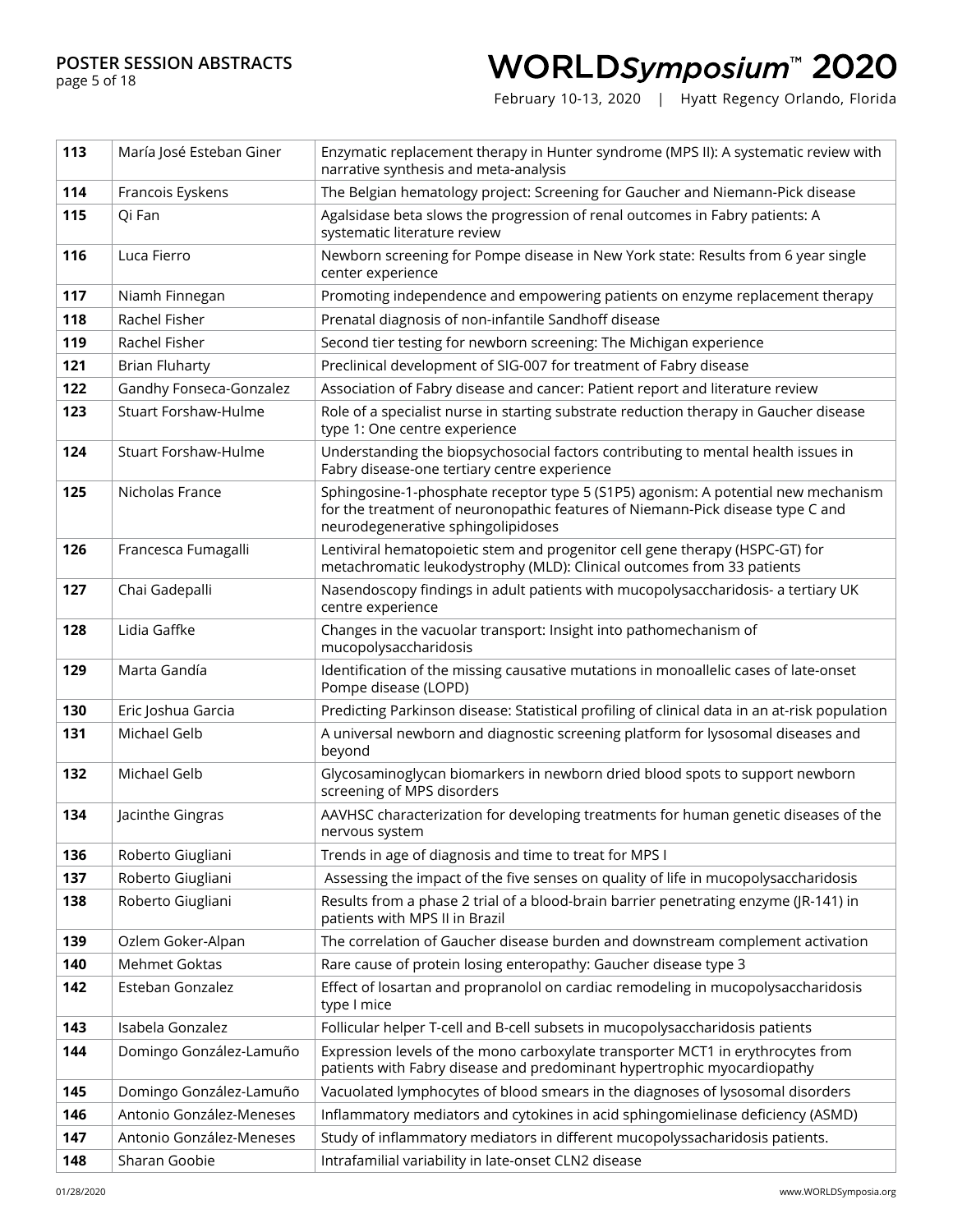page 6 of 18

## WORLDSymposium™ 2020

| 149 | Christina Grant            | Persistent EBV viremia in siblings with lysosomal acid lipase deficiency (LAL-D)                                                                                                                                |
|-----|----------------------------|-----------------------------------------------------------------------------------------------------------------------------------------------------------------------------------------------------------------|
| 150 | Christina Grant            | Laronidase desensitization protocol in a fluid sensitive child after anaphylaxis during<br>hematopoietic stem cell transplant                                                                                   |
| 151 | Elena Gras-Colomer         | Population pharmacokinetic of enzymatic activity of glucocerebrosidase in Gaucher<br>disease patients treated with enzyme replacement therapy                                                                   |
| 152 | Samuel Gröschel            | Effect of intrathecal recombinant human arylsulfatase A enzyme replacement therapy<br>on structural brain MRI in children with metachromatic leukodystrophy                                                     |
| 153 | Amanda Gross               | Cardiovascular manifestations of feline Sandhoff disease after intravenous AAV gene<br>therapy                                                                                                                  |
| 154 | Punita Gupta               | Homozygous TBCK mutation - A novel type of lysosomal disorder                                                                                                                                                   |
| 155 | <b>William Hallows</b>     | Engineering a-galactosidase A (GLA) to improve protein stability, efficacy and reduced<br>immune response for the treatment of Fabry disease                                                                    |
| 156 | Sang-oh Han                | Comparisons of infant and adult mice reveal age effects for liver depot gene therapy in<br>Pompe disease                                                                                                        |
| 157 | Paul Harmatz               | A new randomized placebo controlled study to establish the safety and efficacy of<br>velmanase alfa (human recombinant alpha-mannosidase) enzyme replacement<br>therapy for the treatment of alpha-mannosidosis |
| 158 | Simon Heales               | Inhibition of GBA2 may influence the neuronal response to oxidative stress:<br>Implications for Gaucher and Parkinson disease                                                                                   |
| 159 | Laura Heckman              | Gene therapy PR001 increased GCase activity and improved neuronopathic Gaucher<br>disease phenotypes in mouse models                                                                                            |
| 160 | Coy Heldermon              | Disease correction by intraparenchymal or cisternal delivery of a modified AAV8 capsid<br>expressing codon optimized NAGLU for mucopolysaccharidosis type IIIB mice                                             |
| 161 | Nadene Henderson           | Alternative agalsidase beta dosing strategies in a combined cohort                                                                                                                                              |
| 162 | <b>Christian Hendriksz</b> | Velmanase alfa enzyme replacement therapy for alpha-mannosidosis improves patient<br>outcomes over standard of care both in terms of clinically relevant improvement and<br>disease stabilization               |
| 163 | Iulia Hennermann           | Puberty, fertility and pregnancy in patients with mucopolysaccharidosis and<br>mucolipidosis: A multicentre cross-sectional study                                                                               |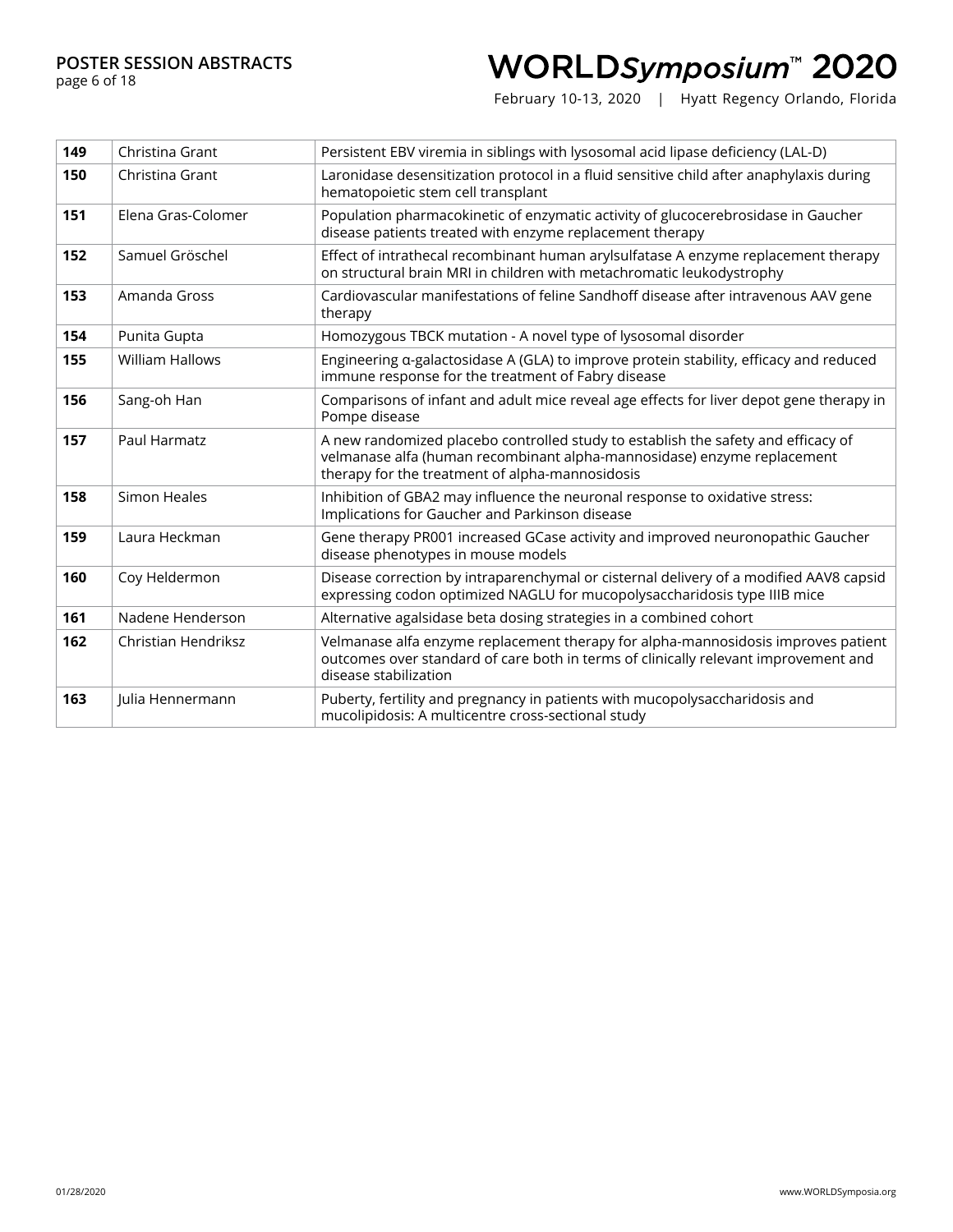## WORLDSymposium™ 2020

February 10-13, 2020 | Hyatt Regency Orlando, Florida

#### **Tuesday, February 11 – Poster Presentations**

| 165 | Alvaro Hermida             | Arterial stiffness assessment in naïve patients with Fabry disease                                                                                                                                         |
|-----|----------------------------|------------------------------------------------------------------------------------------------------------------------------------------------------------------------------------------------------------|
| 166 | Wendy Heywood              | Development of a plasma lyso-Gb1 clinical assay and its application to Gaucher and<br>Krabbe disease patient plasma                                                                                        |
| 167 | Hayriye Hizarcioglu-Gulsen | Biliary atresia and Niemann-Pick disease type C: Coincidence or a mimic?                                                                                                                                   |
| 168 | <b>Brittany Hodge</b>      | Patient-centered development of a pretest genetic counseling video for Fabry disease                                                                                                                       |
| 169 | Robert Hopkin              | Improvement of Fabry disease-related gastrointestinal symptoms in significant<br>proportions of classic male patients treated with agalsidase beta: A Fabry Registry<br>analysis                           |
| 170 | Sinead Horgan              | Chart review of the management of late-onset Pompe patients diagnosed through<br>newborn screening                                                                                                         |
| 173 | Caoimhe Howard             | Adherence to international and local guidelines in Irish Morquio syndrome type A<br>patients                                                                                                               |
| 175 | Leroy Hubert               | Molecular diagnostic findings of lysosomal diseases as a result of "Detect Lysosomal<br>Storage Diseases", a no-charge sponsored testing program                                                           |
| 176 | Derralynn Hughes           | Pegunigalsidase alfa, PEGylated a-galactosidase-A enzyme in development for the<br>treatment of Fabry disease, shows correlation between renal GB3 inclusion clearance<br>and reduction of plasma Lyso-GB3 |
| 177 | Derralynn Hughes           | A phase I/II multicenter gene therapy clinical study for Fabry disease                                                                                                                                     |
| 178 | Derralynn Hughes           | Prompt initiation of agalsidase alfa therapy is associated with improved cardiovascular<br>and renal outcomes in the Fabry Outcome Survey (FOS)                                                            |
| 179 | Derralynn Hughes           | First-in-human study of a liver-directed AAV gene therapy (FLT190) in Fabry disease                                                                                                                        |
| 180 | Jackie Imrie               | The International Niemann-Pick Disease Registry (INPDR): A beacon for rare diseases                                                                                                                        |
| 181 | Linda Ingemann             | Rescue of NPC1 protein and effect on biomarkers by arimoclomol treatment in<br>Niemann-Pick disease type C                                                                                                 |
| 182 | Kohji Itoh                 | Innovative gene therapy for lysosomal neuraminidase 1 (NEU1) deficiencies                                                                                                                                  |
| 183 | Margarita Ivanova          | Clinical spectrum and molecular variants in Gaucher disease presenting in early infancy                                                                                                                    |
| 184 | Ayuko Iverson              | Sequencing-based screening for lysosomal disorders in a multi-ethnic biobank                                                                                                                               |
| 185 | Katharina Iwan             | Deep phenotyping proteomics analysis of CSF from CLN2 patients undergoing enzyme<br>replacement therapy                                                                                                    |
| 186 | Emanuela Izzo              | Utility of gene panel testing in children with seizure onset after 2 years of age: Results<br>from a European and Middle Eastern epilepsy genetic testing program                                          |
| 187 | Skyler Jackson             | Methodologies that lead to conceptual strength and representation in rare disease<br>qualitative research                                                                                                  |
| 188 | Yaanu Jeyakumar            | Neurodevelopmental outcomes in patients with mucopolysaccharidosis type 1 (MPS I)                                                                                                                          |
| 189 | Dipesalema Joel            | The impact of providing rare disease educational programs in resource-limited settings                                                                                                                     |
| 190 | Franklin Johnson           | Exposure-response of migalastat in support of extrapolation of efficacy from adults to<br>children with Fabry disease                                                                                      |
| 191 | Ana Jovanovic              | Airways abnormalities in adult patients with mucopolysaccharidosis, single institute<br>experience                                                                                                         |
| 192 | Aneta Kaczmarczyk          | Analysis of heparan sulfate and heparan sulfate non-reducing ends in<br>mucopolysaccharidosis type I                                                                                                       |
| 193 | Shih-hsin Kan              | Intra-articular AAV9 a-iduronidase gene therapy in mucopolysaccharidosis type I<br>canine model                                                                                                            |
| 194 | Adam Kanack                | Platelet and myeloid cell phenotypes in a rat model of Fabry disease                                                                                                                                       |
| 195 | Ilkka Kantola              | PQ interval, QRS duration and QTc interval increased in Fabry patients treated by<br>enzyme replacement therapy both for 10 and 15 years                                                                   |
| 196 | Nesrin Karabul             | First signs for lysosomal disorders (LD) - kidney ultrasound                                                                                                                                               |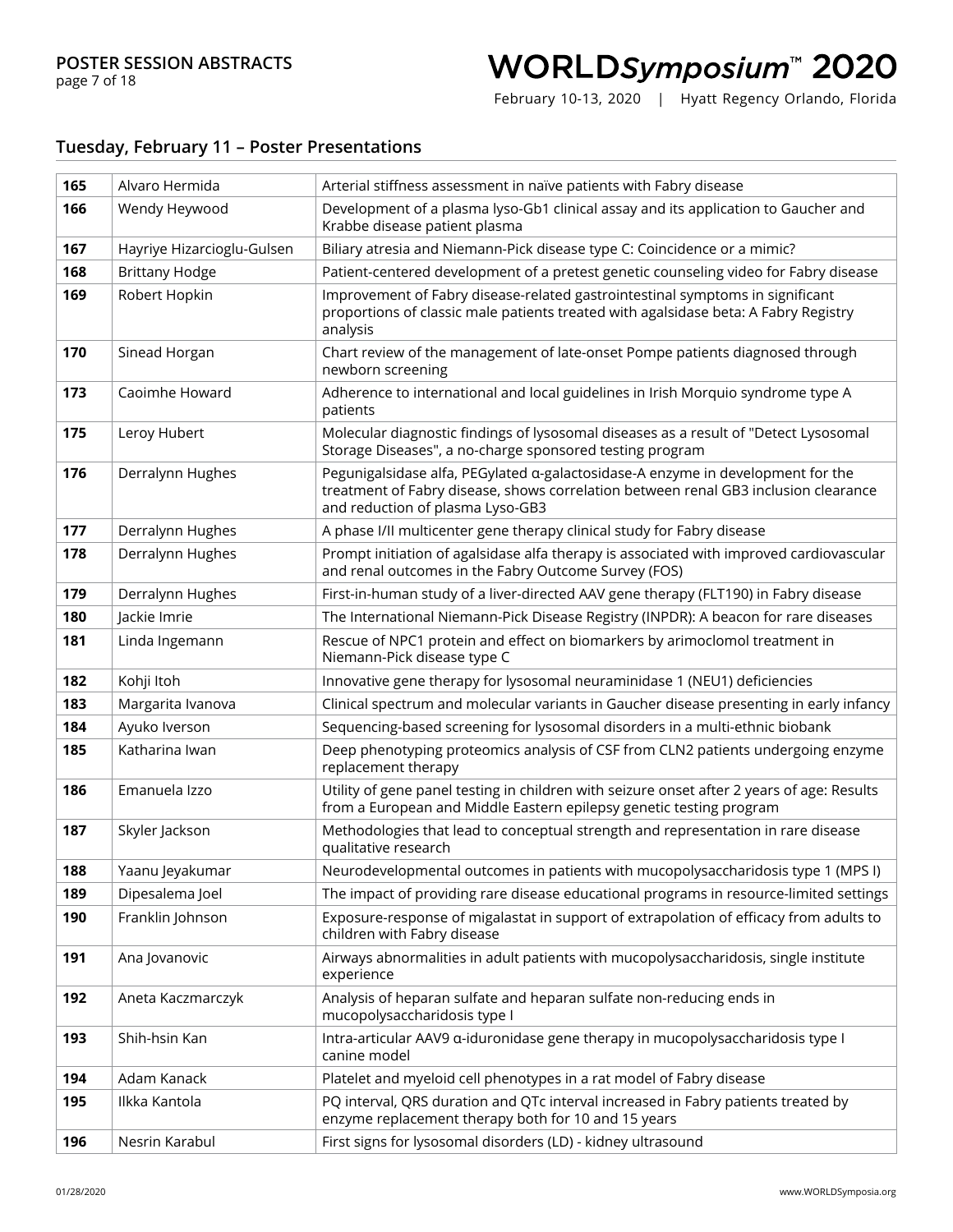page 8 of 18

## WORLDSymposium™ 2020

| 197 | George Karkashadze | Abnormalities in the cerebral cortex in Gaucher disease type 1: Findings from the<br>ENIGMA storage disease working group                                                                                                                                   |
|-----|--------------------|-------------------------------------------------------------------------------------------------------------------------------------------------------------------------------------------------------------------------------------------------------------|
| 198 | Reena Kartha       | Synergistic chaperone activity of N-acetylcysteine and its metabolite L-cysteine in<br>Gaucher disease                                                                                                                                                      |
| 199 | David Kasper       | Challenges for newborn screening and rare disease diagnostic initiatives in Europe                                                                                                                                                                          |
| 200 | David Kasper       | Combined biochemical and targeted-next generation sequencing panel for differential<br>diagnosis of inherited myopathies                                                                                                                                    |
| 201 | David Kasper       | The value of biochemical enzymatic testing for the rapid identification of early-onset<br>Pompe disease in newborns and children                                                                                                                            |
| 202 | Asaka Katabuchi    | GALC-folding assistant molecules as potential therapies for Krabbe disease                                                                                                                                                                                  |
| 203 | Asaka Katabuchi    | Psychosine-reducing molecules as potential therapies for globoid-cell leukodystrophy<br>or Krabbe disease                                                                                                                                                   |
| 204 | Marcel Kelkel      | Analysis of urinary sphingolipids in patients with rare genetic diseases using a tandem<br>mass spectrometry approach                                                                                                                                       |
| 205 | Scott Kerns        | Assessment of various routes of AAV administration in achieving CNS transduction                                                                                                                                                                            |
| 206 | Scott Kerns        | Combination AAV delivery to target vision loss and CNS manifestations in CLN3 disease                                                                                                                                                                       |
| 207 | Brian Kevany       | A novel AAV capsid with improved tropism to heart, kidney and PNS for treatment of<br>Fabry disease                                                                                                                                                         |
| 208 | Brian Kevany       | Intravenous delivery of a novel AAV capsid with improved PNS tropism reduces<br>underlying Pompe disease pathology                                                                                                                                          |
| 209 | Aleena Khan        | Whole-body MRI in late-onset Pompe disease: Clinical utility and correlation with<br>functional measures                                                                                                                                                    |
| 210 | Aleena Khan        | Higher dosing of alglucosidase alfa improves outcomes in children with Pompe disease                                                                                                                                                                        |
| 211 | IkHui Kho          | Study of a novel neuraminidase 1 knockout mouse links the pathology of sialidosis in<br>the nervous, renal and reproductive system                                                                                                                          |
| 212 | Katherine Kim      | Development of high sustained IgG antibody titers and corresponding clinical decline<br>in an adolescent with atypical infantile Pompe disease after 11+ years on enzyme<br>replacement therapy with alglucosidase alfa                                     |
| 213 | Sarah Kim          | Quantification of cerebrospinal fluid chitotriosidase in a clinical laboratory is validated<br>for use in diagnosis and clinical trials                                                                                                                     |
| 214 | Virginia Kimonis   | A patient-reported outcome validation study of concept elicitation and cognitive<br>debriefing to understand neuropathic pain in Fabry disease                                                                                                              |
| 215 | Virginia Kimonis   | Antisense oligonucleotide targeting glycogen synthase (GYS1) in a Pompe disease<br>mouse model                                                                                                                                                              |
| 217 | Jennifer Klein     | Using machine learning to identify chaperones for sialidosis                                                                                                                                                                                                |
| 218 | Dwight Koeberl     | A phase 1 study of gene therapy with ACTUS-101 in late-onset Pompe disease                                                                                                                                                                                  |
| 219 | Youngil Koh        | Germline variants of lysosomal disease has increased risk of cancer                                                                                                                                                                                         |
| 221 | Aditi Korlimarla   | A new look at an old disease: Is Pompe disease a neuromuscular disorder with CNS<br>involvement?                                                                                                                                                            |
| 222 | David Kronn        | Mini-COMET study: Safety, immunogenicity, and preliminary efficacy for repeat<br>avalglucosidase alfa dosing in patients with infantile-onset Pompe disease (IOPD) who<br>were previously treated with alglucosidase alfa and demonstrated clinical decline |
| 223 | Francyne Kubaski   | Quantitation of glycosaminoglycans in amniotic fluid by liquid chromatography tandem<br>mass spectrometry: A potential tool for the rapid prenatal identification of MPS in<br>pregnancies at risk                                                          |
| 224 | Francyne Kubaski   | Quantification of glycosaminoglycans in mucopolysaccharidosis type IIID: The first<br>Brazilian patient identified                                                                                                                                          |
| 225 | Francyne Kubaski   | Quantification of glycosaminoglycan species in patients with multiple sulfatase<br>deficiency by liquid chromatography tandem mass spectrometry: A potential<br>biomarker for this condition                                                                |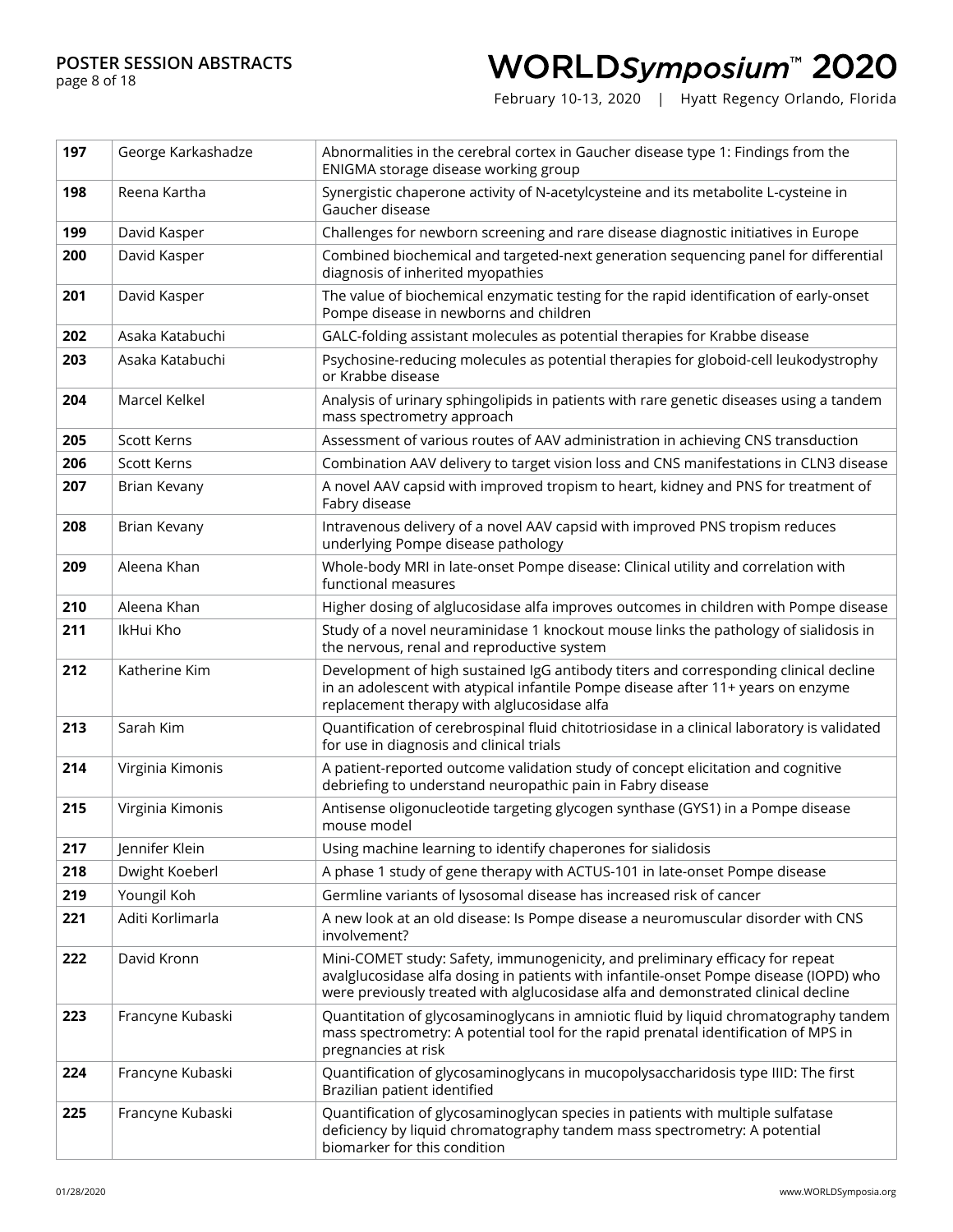page 9 of 18

## WORLDSymposium™ 2020

| 226 | Francyne Kubaski      | Newborn screening for six lysosomal diseases: Pilot study in Brazil                                                                                                         |
|-----|-----------------------|-----------------------------------------------------------------------------------------------------------------------------------------------------------------------------|
| 227 | Anja Lachmann         | Home infusion therapy with agalsidase alfa for patients with Fabry disease in Germany<br>and Austria                                                                        |
| 228 | Dawn Laney            | Longitudinal change in the urinary biomarkers of young pediatric patients with<br>pathogenic variants in the GLA gene: Data from the MOPPet Study                           |
| 229 | Dawn Laney            | Use of flotation-REST (restricted environmental stimulation technique) therapy in<br>treatment of Fabry related pain                                                        |
| 230 | Heather Lau           | Long-term efficacy and safety of vestronidase alfa enzyme replacement therapy in<br>subjects with mucopolysaccharidosis type VII <5 years old                               |
| 231 | Lucia Lavalle         | Relative contribution of acid ceramidase and alfa-galactosidase a to lyso-Gb3 and<br>severity in Fabry disease                                                              |
| 232 | Maria Dolores Ledesma | Inhibition of fatty acid amide hydrolase prevents pathology in a mouse model of acid<br>sphingomyelinase deficiency by rescuing downregulated endocannabinoid signalling    |
| 233 | Chris Lee             | Cell modeling and assay development for Krabbe disease                                                                                                                      |
| 234 | Katelyn Leestma       | Ethical and psychosocial implications of mucopolysaccharidosis type I identified by<br>newborn screening in the complex care setting                                        |
| 235 | Kimmo Lehtimäki       | Longitudinal characterization of the Cln8mnd-/- mouse model of CLN8 Batten disease<br>fine motor performance, retinal degeneration, brain pathology, and metabolic changes  |
| 236 | Malte Lenders         | Fabry stabilization index (FASTEX): Clinical evaluation of disease progression in Fabry<br>patients                                                                         |
| 237 | Malte Lenders         | Neutralizing anti-drug antibodies inhibit endothelial enzyme uptake and activity in<br>Fabry disease                                                                        |
| 238 | Renuka Limgala        | Selective screening for lysosomal disorders in a large cohort of minority groups shows<br>higher incidence rates and novel variants                                         |
| 239 | Renuka Limgala        | Assessing mast cell cross-talk with dendritic and natural killer cells for clinical<br>management and efficacy of enzyme replacement therapy in Fabry disease               |
| 240 | Ales Linhart          | Switching from agalsidase alfa to pegunigalsidase alfa for treating Fabry disease: One<br>year of treatment data from BRIDGE, a phase III open label study                  |
| 241 | Lin Liu               | A new platform technology for next generation lysosomal enzyme replacement and<br>potential gene therapy in the treatment of lysosomal diseases                             |
| 242 | Ying Poi Liu          | Development of an AAV5-based gene therapy for Fabry disease                                                                                                                 |
| 243 | Benjamin Lohmöller    | Successful ambroxol treatment in Gaucher disease type 2: Age-appropriate<br>neurocognitive development after one year of follow-up                                          |
| 244 | Valynne Long          | A case report of successful treatment of teenage patient with lysosomal acid lipase<br>deficiency                                                                           |
| 245 | Mabel Lopez           | A prospective natural history study of Krabbe disease in a patient cohort with onset<br>between 0 and 12 months                                                             |
| 246 | Laura López de Frutos | Serum protein electrophoresis pattern alterations on lipidoses patients                                                                                                     |
| 247 | Juan Losada           | In silico identification of pharmacological chaperones for mucopolysaccharidosis type<br>IIIB                                                                               |
| 248 | Charles Lourenco      | Infertility in Fabry disease: An overlooked feature in alfa-galactosidase deficiency?                                                                                       |
| 249 | Charles Lourenco      | Late-onset Krabbe disease: Findings from a cohort of Brazilian patients                                                                                                     |
| 250 | Sara Lucas-Del-Pozo   | Amyloid deposition in a patient with the complex Gaucher disease/Parkinson disease                                                                                          |
| 251 | Nataniel Ludwig       | Quantification of glycosaminoglycans by liquid chromatography tandem mass<br>spectrometry is a useful tool for screening of GlcNAc-phosphotransferase deficient<br>patients |
| 252 | Zoltan Lukacs         | Comparison of tripeptidyl peptidase 1 (CLN2) measurement by fluorometry and<br>tandem mass spectrometry                                                                     |
| 253 | Zoltan Lukacs         | Targeted-population screening for mucopolysaccharidoses: Results of the assessment<br>of more than 9000 samples                                                             |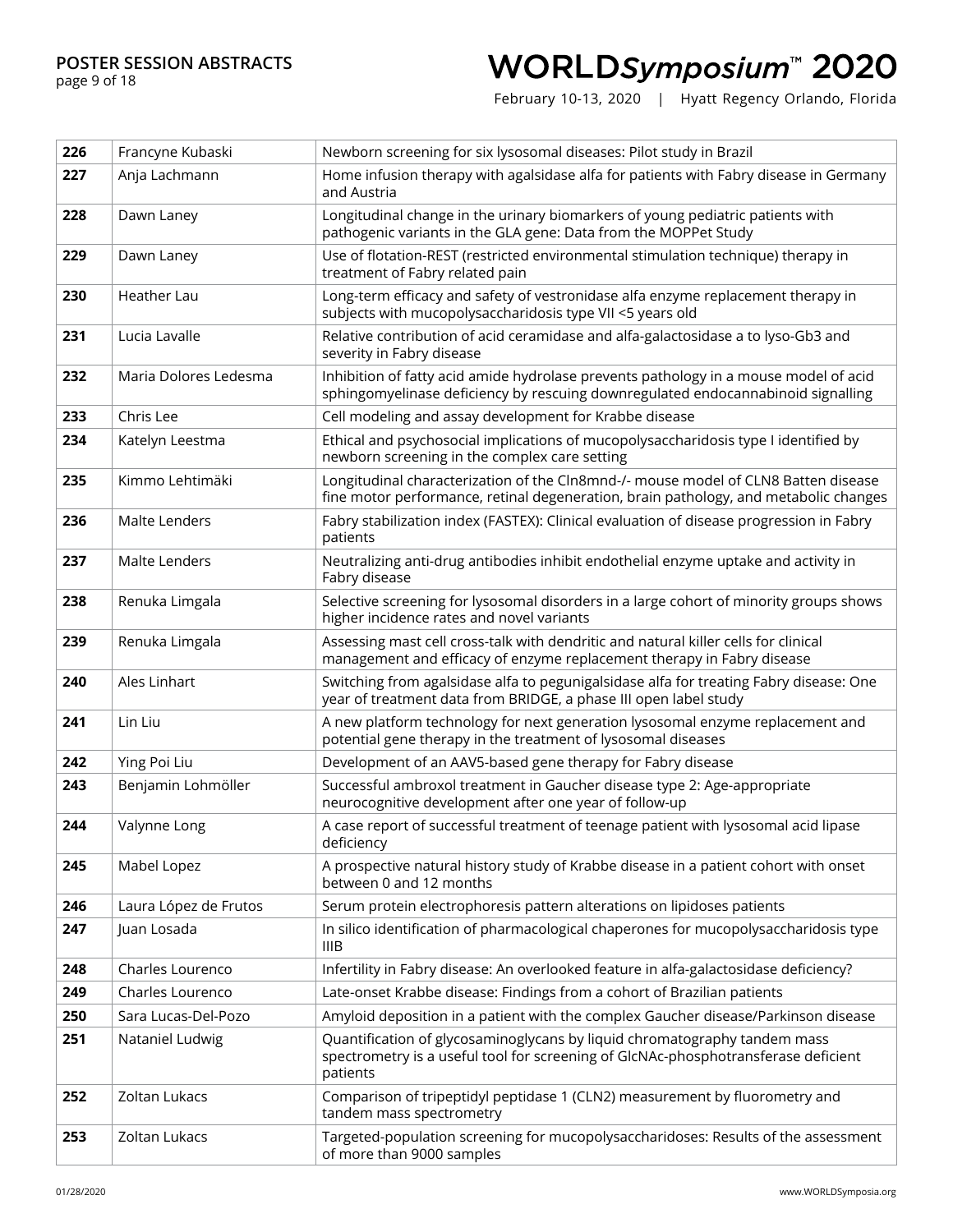page 10 of 18

## WORLDSymposium™ 2020

| 254 | Dinesh Lulla                     | Survey assessing the prevalence and severity of neuropsychiatric manifestations in<br>patients living with Fabry disease                                                                                            |
|-----|----------------------------------|---------------------------------------------------------------------------------------------------------------------------------------------------------------------------------------------------------------------|
| 255 | <b>Troy Lund</b>                 | New biomarkers for MPS IH: Plasma iduronidase and urine non-reducing ends                                                                                                                                           |
| 256 | Erik Lykken                      | Combination intrathecal and intravenous gene therapy reveals a dominant role for<br>treatment age in determining survival and behavioral outcomes in the mouse model of<br>infantile neuronal ceroid lipofuscinosis |
| 257 | Nicole Lyn                       | Assessing upper extremity limitations of late-onset GM2 gangliosidoses with the<br>Neuro-QOL Item Bank - Upper Extremity Function (Fine Motor, ADL) - Short Form and 9<br>Hole Peg Test                             |
| 258 | Ryuichi Mashima                  | Multiplex measurement of lysosomal disease enzyme activity using LC-MS/MS                                                                                                                                           |
| 259 | Margaux Masten                   | Hamburg Late Infantile Neuronal Ceroid Lipofucinosis Scale (H-LINCLS) vs. the Unified<br>Batten Disease Rating Scale (UBDRS): Comparison and cross-validation                                                       |
| 260 | Margaux Masten                   | CLN1 disease natural history data: Prospective and retrospective analysis                                                                                                                                           |
| 261 | Margaux Masten                   | Age-at-onset of core features of CLN3 disease: A cross-sectional and longitudinal<br>natural history study                                                                                                          |
| 262 | Margaux Masten                   | The CLN3 Disease Staging System (CLN3SS): A tool for stratification based on disease<br>severity                                                                                                                    |
| 263 | Fulvio Mavilio                   | Pre-clinical safety and efficacy findings of AT845, a novel gene replacement therapy for<br>Pompe disease targeting skeletal muscle and heart                                                                       |
| 264 | Maria Mazurkiewicz-<br>Beldinska | Strategies to shorten diagnostic delays for late infantile neuronal ceroid lipofuscinosis<br>type 2 (CLN2 disease)                                                                                                  |
| 266 | Margaret McGovern                | Prospective study of the natural history of chronic acid sphingomyelinase deficiency in<br>children and adults: Eleven years of observation                                                                         |
| 267 | R. Scott McIvor                  | Iduronidase-transposed human B lymphocytes correct enzyme deficiency and<br>glycosaminoglycan storage disease in immunodeficient mucopolysaccharidosis type I<br>mice                                               |
| 268 | Thomas Mechtler                  | Analytical and diagnostic performance of a DBS based assay for GM1 and GM2                                                                                                                                          |
| 269 | <b>Thomas Mechtler</b>           | Lyso-sphingomyelin as biomarker for Niemann-Pick disease type A and B patients                                                                                                                                      |
| 270 | Thomas Mechtler                  | Investigating the suitability of high-resolution mass spectrometry for newborn<br>screening: Identification of hemoglobinopathies and $\beta$ -thalassemia in dried blood<br>spots                                  |
| 271 | Lacie Mehr                       | Facial phenotyping in Fabry using Face2Gene                                                                                                                                                                         |
| 272 | Eugen Mengel                     | Home infusion therapy with velaglucerase alfa for Gaucher disease type 1 in Germany<br>and Austria                                                                                                                  |
| 273 | Jonathan Mink                    | Cross-sectional and longitudinal quantification of CLN3 disease progression                                                                                                                                         |
| 274 | Carlos Miranda                   | One-off liver directed AAV gene therapy achieves long term uptake of acid beta-<br>glucocerebrosidase by macrophages of affected tissues in Gaucher disease                                                         |
| 275 | Pramod Mistry                    | Individual patient responses to eliglustat in treatment-naïve adults with Gaucher<br>disease type 1: Final data from the phase 3 ENGAGE trial                                                                       |
| 276 | John Mitchell                    | Expanding the phenotype: Acid ceramidase deficiency presenting with features of SMA-<br>PME and Farber disease                                                                                                      |
| 277 | John Mitchell                    | Farber disease (acid ceramidase deficiency) natural history study: Prospective and<br>retrospective clinical data                                                                                                   |
| 278 | John Mitchell                    | Long-term clinical outcomes of patients treated with elosulfase alfa: Five-year real-<br>world results from the Morquio A Registry Study (MARS)                                                                     |
| 279 | Feda Mohamed                     | The pharmacological chaperone N-n-butyl-deoxygalactonojirimycin enhances beta-<br>galactosidase processing and activity in an infantile GM1-gangliosidosis patient<br>fibroblast cells                              |
| 280 | James Moon                       | Chronic myocardial edema in Fabry disease is linked to myocardial injury and left<br>ventricular volume/pressure overload                                                                                           |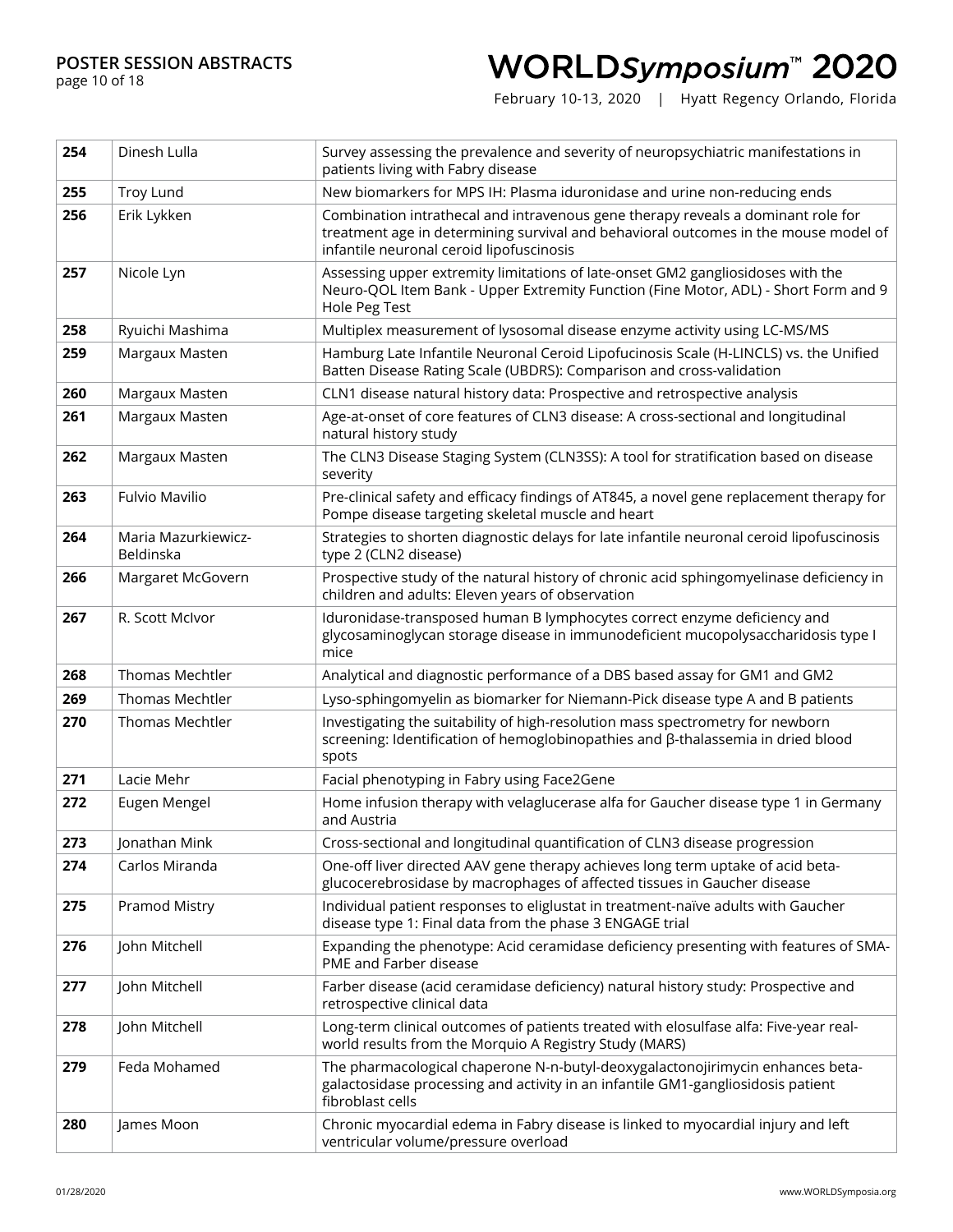page 11 of 18

## WORLDSymposium™ 2020

| 281 | Lina Mora              | Bone impact of a late diagnosis in Gaucher disease                                                                                                                                                                                                              |
|-----|------------------------|-----------------------------------------------------------------------------------------------------------------------------------------------------------------------------------------------------------------------------------------------------------------|
| 282 | Marta Morado           | Pompe disease: PAS-positive lymphocyte vacuoles as diagnostic screening test                                                                                                                                                                                    |
| 283 | David Moreno-Martínez  | Stroke characterisation and description of identified risk factors in a Fabry disease<br>large cohort                                                                                                                                                           |
| 284 | David Moreno-Martinez  | Chronic immune thrombocytopenia refractory to treatment in a patient with Gaucher<br>disease with a common genotype                                                                                                                                             |
| 285 | Swati Mukherjee        | Long-term clinical outcomes of patients with Morquio syndrome type A treated with<br>elosulfase alfa: Results from a Managed Access Agreement in England                                                                                                        |
| 286 | Behzad Najafian        | Podocyte globotriaosylceramide (GL-3) content in female adult patients with Fabry<br>disease and amenable mutations reduces following 6 months of treatment with<br>migalastat                                                                                  |
| 287 | Juana Navarrete        | Use of biomarkers to follow up positive lysosomal diseases in newborn screening                                                                                                                                                                                 |
| 288 | Igor Nestrasil         | Intraspinal space restriction at the occipito-cervical junction alters cervical spinal cord<br>diffusion MRI metrics in mucopolysacharidoses patients                                                                                                           |
| 289 | Michelle Ng            | Impact of extended post-HSCT enzyme replacement therapy (ERT) on linear growth in<br>mucopolysaccharidosis type IH (MPS IH)                                                                                                                                     |
| 290 | Miriam Nickel          | Current understanding of language development in late infantile neuronal ceroid<br>lipofuscinosis type 2 (CLN2 disease)                                                                                                                                         |
| 291 | Elena-Raluca Nicoli    | Targeting GLB1 in mice by CRISPR/Cas9 genome editing: Establishing a novel model for<br>type II GM1 gangliosidosis                                                                                                                                              |
| 292 | Vera Niederkofler      | Neuroinflammation in mouse models of two different lysosomal diseases                                                                                                                                                                                           |
| 293 | Graeme Nimmo           | Parkinsonism in a Canadian population of patients with type 1 Gaucher disease                                                                                                                                                                                   |
| 295 | Dau-Ming Niu           | Development of a gene therapy for Fabry disease using adeno-associated viral vector<br>mediated gene transfer                                                                                                                                                   |
| 296 | Albina Nowak           | Circular RNAs expression profiles and their phenotype associations in Fabry disease: A<br>pilot study                                                                                                                                                           |
| 297 | Antonio Ochoa-Ferraro  | Audit on cardiovascular risk in Fabry disease                                                                                                                                                                                                                   |
| 298 | Loreanne Oh            | Validation of an expert system-generated checklist for the early diagnosis of<br>mucopolysaccharidosis type III A and B                                                                                                                                         |
| 299 | Juho Oksman            | Principal component analysis (PCA) based data fusion approach for a mouse model of<br>CLN8 Batten disease.                                                                                                                                                      |
| 300 | Torayuki Okuyama       | Therapy for mucopolysaccharidosis II with an intravenous blood-brain barrier-crossing<br>enzyme (JR-141): 26-week results from a phase 3 study in Japan suggesting significant<br>efficacy against central nervous system and systemic symptoms                 |
| 301 | Torayuki Okuyama       | Successful prevention and stabilization of cognitive decline in Japanese patients with<br>neuronopathic mucopolysaccharidosis type II treated by intracerebroventricular<br>enzyme replacement therapy: Results of the Phase I/II clinical trial for two years. |
| 302 | Andrew Oldham          | Long-term outcomes in adults affected with mucolipidosis type III: A two-centre<br>experience.                                                                                                                                                                  |
| 303 | Petra Oliva            | Diagnostic strategy for females suspected of Fabry disease                                                                                                                                                                                                      |
| 304 | Petra Oliva            | Differential diagnosis for mucopolysaccharidoses (MPSs)                                                                                                                                                                                                         |
| 305 | Petra Oliva            | Differential diagnosis of Niemann-Pick disease types A and B in cases of suspected<br>Gaucher disease                                                                                                                                                           |
| 306 | Cara O'Neill           | Parent prioritization of meaningful treatment targets for Sanfilippo syndrome                                                                                                                                                                                   |
| 307 | Cara O'Neill           | PROVIDE: Video-based patient-reported outcomes for Sanfilippo syndrome: A new and<br>innovative approach to record and measure disease post-gene therapy                                                                                                        |
| 308 | Neslihan Önenli Mungan | First case report of Gaucher disease and Graves' thyroiditis                                                                                                                                                                                                    |
| 311 | Chris Orsborne         | Migalastat therapy for Fabry disease; real-word clinical outcomes comparing those<br>previously treated with ERT with those who are treatment naïve                                                                                                             |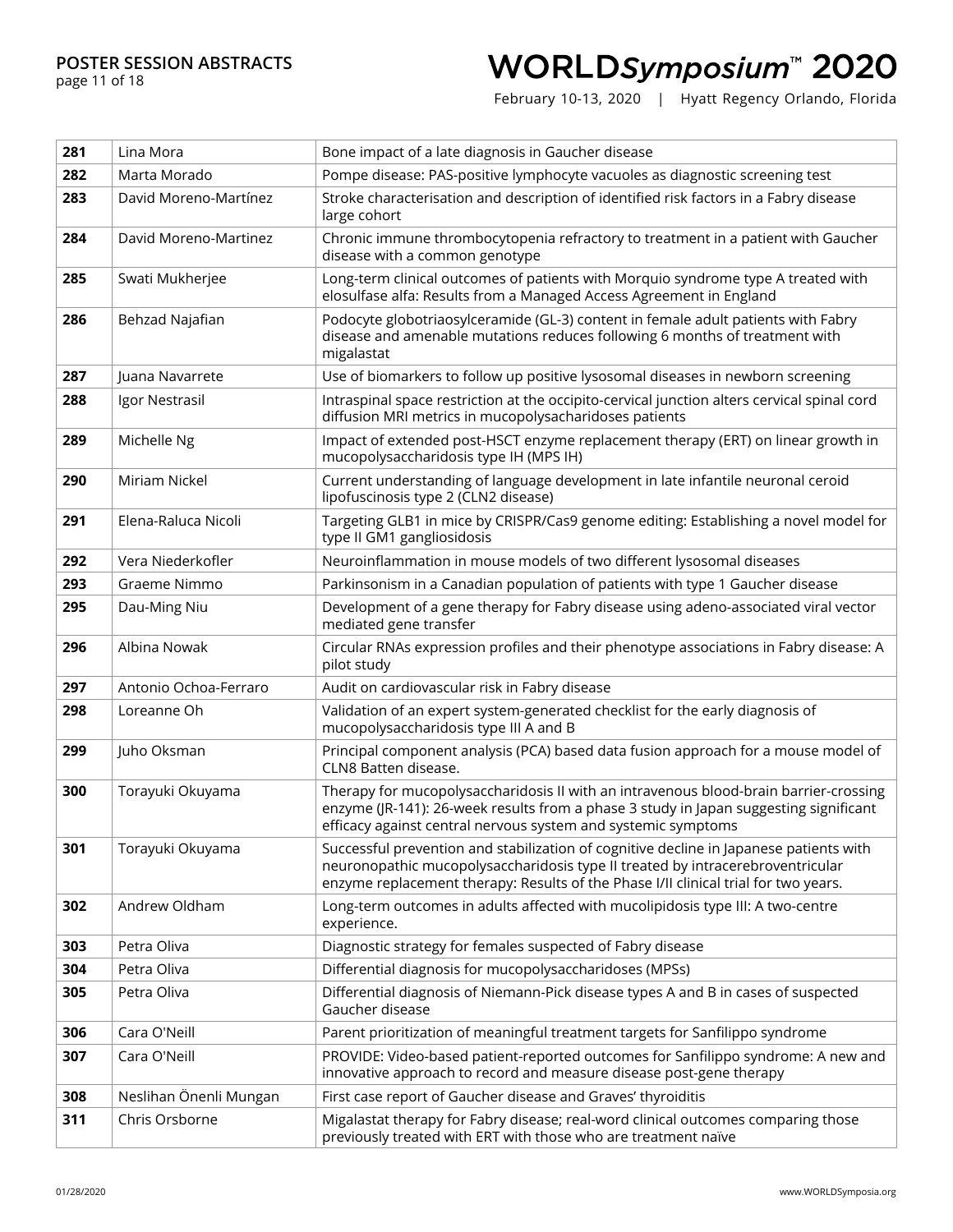page 12 of 18

## WORLDSymposium™ 2020

| 312 | Chris Orsborne         | A retrospective outcome analysis of chaperone therapy in Fabry disease: Clinical<br>outcomes after the first year of therapy - a single centre experience                                                 |
|-----|------------------------|-----------------------------------------------------------------------------------------------------------------------------------------------------------------------------------------------------------|
| 313 | Chris Orsborne         | The clinical features of advanced Fabry disease: A single centre, twelve-year<br>experience.                                                                                                              |
| 314 | Saida Ortolano         | Effect of enzyme replacement therapy on the innate and adaptative immune response<br>in patients with Fabry disease: Preliminary results                                                                  |
| 315 | Liliya Osipova         | Frequency of epilepsy in neuronopathic mucopolysaccharidoses                                                                                                                                              |
| 316 | Li Ou                  | Liver-targeting gene editing achieves significant neurological benefits in MPS I mice                                                                                                                     |
| 317 | Li Ou                  | Correction of both Tay-Sachs and Sandhoff diseases with the PS gene editing system                                                                                                                        |
| 318 | Harry Pachajoa         | Disability experience of a women with Morquio syndrome type IVA                                                                                                                                           |
| 320 | <b>Francis Pang</b>    | Caregiver-reported impact on quality of life and disease burden in patients diagnosed<br>with metachromatic leukodystrophy: Results of an online survey and a qualitative<br>interview                    |
| 321 | <b>Tiffany Pang</b>    | Update on a no-cost epilepsy gene panel for seizure onset between 2-4 years of age:<br>Results from 682 tests                                                                                             |
| 322 | Marc Patterson         | Efficacy and safety of arimoclomol in patients with Niemann-Pick disease type<br>C: Results from a double-blind, randomized placebo-controlled trial with a novel<br>treatment                            |
| 323 | Loren Pena             | Impact of early diagnosis by NBS on existing genotype phenotype correlations for<br>Pompe disease                                                                                                         |
| 324 | Merlene Peter          | An overview of the reproductive system in mucopolysaccharidosis and case control<br>study to identify menstrual and pregnancy complications in women with MPS                                             |
| 325 | M. Judith Peterschmitt | Safety, pharmacokinetics, and pharmacodynamics of oral venglustat in Parkinson<br>disease patients with a GBA mutation from Japan and the rest of the world: Results<br>from part 1 of the MOVES-PD study |
| 326 | Dawn Phillips          | Maroteaux-Lamy syndrome (mucopolysaccharidosis type VI): Symptoms and the<br>impact on function and activities of daily living (ADL)                                                                      |
| 327 | Karolina Pierzynowska  | Disturbancy in the efficiency of macromolecule degradation systems as one of the<br>unknown aspects of the pathogenesis of mucopolysaccharidoses                                                          |
| 328 | Stacy Pike-Langenfeld  | Disease burden and treatment considerations in Krabbe disease: The caregiver<br>perspective                                                                                                               |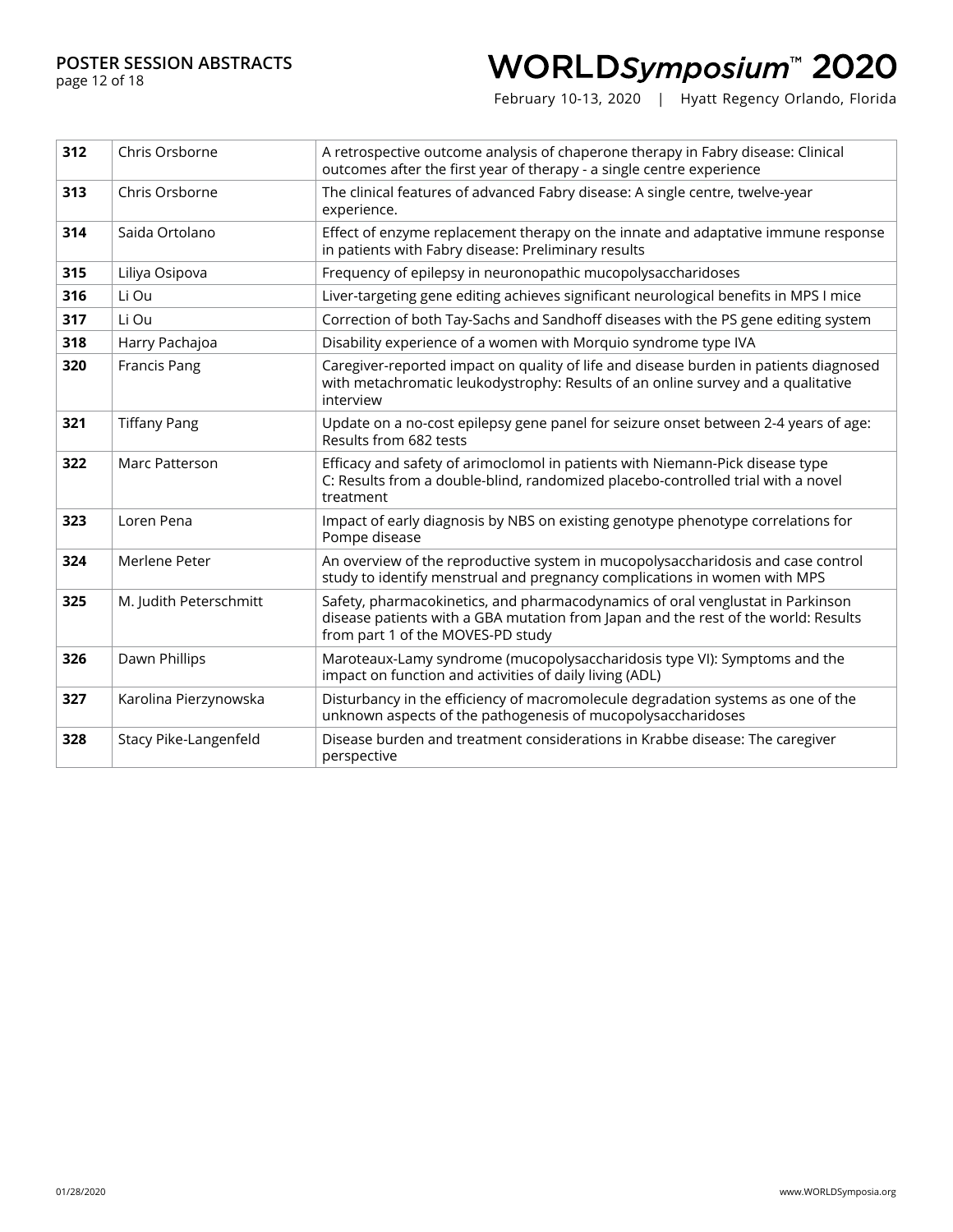## WORLDSymposium™ 2020

February 10-13, 2020 | Hyatt Regency Orlando, Florida

#### **Wednesday, February 12 – Poster Presentations**

| 329 | Chelsie Poffenberger     | LRRK2 findings in a family with GBA1 mutations: A case study and implications for<br>genetic counseling                                                                                                     |
|-----|--------------------------|-------------------------------------------------------------------------------------------------------------------------------------------------------------------------------------------------------------|
| 330 | Lynda Polgreen           | Growth, bone, and joint outcomes in non-neuronopathic mucopolysaccharidosis type II<br>over 10 years                                                                                                        |
| 331 | Juan Politei             | Fabry disease patient-reported outcome-gastrointestinal (FABPRO-GI): A new Fabry<br>disease-specific gastrointestinal outcomes instrument                                                                   |
| 332 | Laura Pollard            | High prevalence of pseudodeficiency for MPS I and MPS II and the impact on newborn<br>screening                                                                                                             |
| 334 | Michael Przybilla        | Gene editing to treat GM1-gangliosidosis by heterotopic insertion of GLB1 in a murine<br>model                                                                                                              |
| 335 | Alejandra Puentes-Tellez | Perspectives into the spatial organization of HGSNAT protein structure for Sanfilippo<br>syndrome type C (MPS IIIC)                                                                                         |
| 336 | Ana Puhl                 | Combining machine learning and in vitro approaches to identify potential chaperones<br>for lysosomal diseases                                                                                               |
| 337 | Marisa Pulcrano          | Translating a novel fetal therapy for lysosomal diseases into clinical care: The race for<br>approval to treat one patient with mucopolysaccharidosis type VII                                              |
| 338 | Zully Pulido             | Recombinant hexosaminidases conjugated to magnetite nanoparticles: Alternative<br>therapeutic treatment routes in GM2 fibroblasts                                                                           |
| 339 | Ruth Pulikottil-Jacob    | Relevance and comprehension of patient-reported outcome measures of mobility,<br>physical function, and speech among patients with late-onset GM2 gangliosidoses                                            |
| 340 | Alexander Pushkov        | Next generation sequencing is useful for the diagnosis of mucopolysaccharidosis type<br>III in Russian patients                                                                                             |
| 342 | Uma Ramaswami            | Routes to diagnosis of Fabry disease according to patient age and geographic<br>distribution                                                                                                                |
| 343 | Johana Ramírez Borda     | High risk screening for mucopolysaccharidosis type III B in Colombia: Application of a<br>micromethod for the analysis of alpha-N-acetylglucosaminidase in dried blood samples<br>collected on filter paper |
| 344 | Sarang Rastogi           | Family survey results of 7 children with atypical neuronal ceroid lipofuscinosis type 2<br>(CLN2) disease in the United States                                                                              |
| 345 | Sarang Rastogi           | Results of a family survey on healthcare resource needs in children with neuronal<br>ceroid lipofuscinosis type 2 (CLN2) disease in the US and Canada                                                       |
| 346 | Shoshana Revel-Vilk      | Lyso-Gb1 as a biomarker of treatment outcomes in Gaucher disease: An evaluation of<br>data from the Gaucher Outcome Survey (GOS) registry                                                                   |
| 347 | Kristina Robinson        | Tay-Sachs disease carrier screening: Comparative analysis of NGS-based sequencing<br>and enzyme testing results                                                                                             |
| 348 | Camille Rochmann         | Natural history of late-onset GM2 gangliosidosis: Four years of data collected at NTSAD<br>annual conferences                                                                                               |
| 349 | Camille Rochmann         | Perspective of patients and caregivers on the disturbance of the disease manifestations<br>of Gaucher disease type 3 on patient's daily lives                                                               |
| 350 | Tatiane Roncato          | "Little people, big world": Morquio syndrome type A (MPS IVA) in adult life                                                                                                                                 |
| 351 | Nilton Rosa Neto         | FGF-23 and osteocalcin levels are not associated with cardiovascular manifestations in<br>Fabry disease                                                                                                     |
| 352 | Nilton Rosa Neto         | Hyperferritinemia in Fabry disease: Higher serum TNF-a levels and elevated frequency<br>of hyperlipidemia, chronic renal failure and heart failure                                                          |
| 353 | Nilton Rosa Neto         | Profile of classic Fabry disease patients with history of recurrent fever                                                                                                                                   |
| 354 | Nilton Rosa Neto         | Access to enzyme replacement therapy and to ancillary tests in Brazilian Fabry disease<br>patients                                                                                                          |
| 355 | Nilton Rosa Neto         | Early retirement in classic Fabry disease patients: Clinical aspects in a Brazilian cohort                                                                                                                  |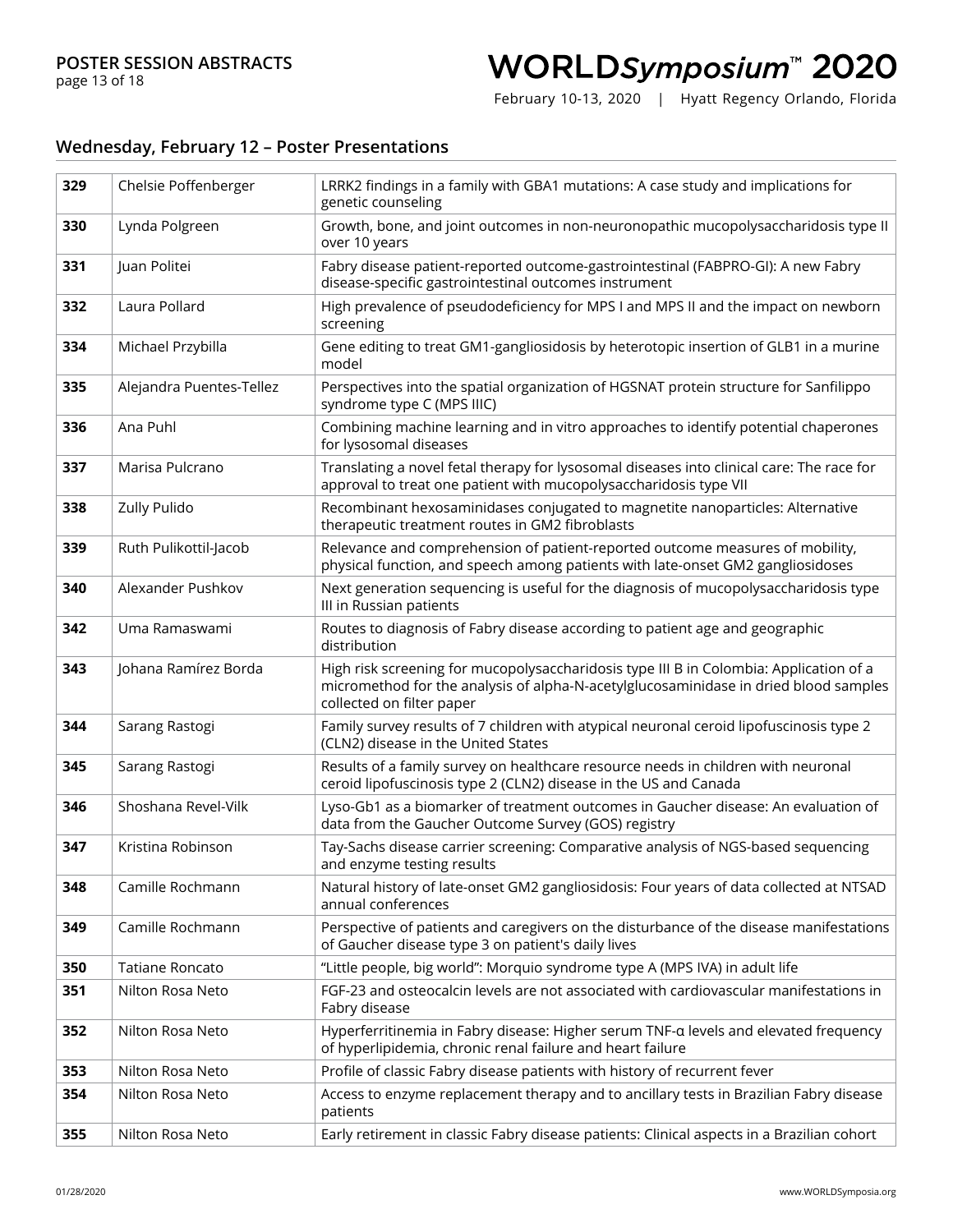page 14 of 18

## WORLDSymposium™ 2020

| 356 | Nilton Rosa Neto            | Kidney transplantation in classic Fabry disease patients: Low diagnostic yield in kidney<br>biopsies before transplantation                                                        |
|-----|-----------------------------|------------------------------------------------------------------------------------------------------------------------------------------------------------------------------------|
| 357 | Nilton Rosa Neto            | Chronic back pain in Fabry disease patients: Association with vertebral fractures                                                                                                  |
| 358 | Nilton Rosa Neto            | Deterioration of bone strength as assessed by HR-pQCT in male Fabry disease patients                                                                                               |
| 359 | Nilton Rosa Neto            | Novel alpha-galactosidase A mutations compatible with classic Fabry disease: Clinical<br>characteristics and previous misdiagnosis                                                 |
| 360 | Tamanna Roshan Lal          | Newborn screen for MPS I - an update of the Washington, DC experience                                                                                                              |
| 361 | Emory Ryan                  | Scoliosis in chronic neuronopathic Gaucher disease: Characterization in the treatment<br>era                                                                                       |
| 362 | Stephanie Sacharow          | Sanfilippo syndrome type A (MPS IIIA) with attenuated genotype manifesting in infancy<br>with dysostosis multiplex                                                                 |
| 363 | Ryo Saito                   | Development of neuropathological model using Niemann-Pick type C patients derived<br><b>iPSCs</b>                                                                                  |
| 364 | Amir Salahi                 | Assessment of the diets of Fabry disease patients correlated with reported<br>gastrointestinal symptoms                                                                            |
| 365 | Diana Salazar               | Effects of cyclodextrin analogs on psychosine cytotoxicity                                                                                                                         |
| 366 | <b>Richard Sam</b>          | Development of a human 3D midbrain organoid model for investigating the link<br>between glucocerebrosidase and Parkinson disease                                                   |
| 367 | Ana Sanchez                 | Long-term enzyme replacement therapy for MPS VI: 8-year follow up of a Colombian<br>patient                                                                                        |
| 368 | Maria Dolores Sanchez-Niño  | Transcriptomics characterization of lyso-Gb3 impact on cultured wild-type human<br>podocytes                                                                                       |
| 369 | Emilie Sandfeld             | Genomic correction of Pompe disease knock-in mouse myoblasts via CRISPR-Cas9<br>homology-directed repair                                                                           |
| 370 | Markku Savolainen           | Validation of the GED-C point-scoring system in true Gaucher disease patients                                                                                                      |
| 371 | Kirill Savostyanov          | Selective screening for nephropathic cystinosis among high-risk contingents of the<br>children population in Russia                                                                |
| 372 | Raphael Schiffmann          | Lyso-Gb3 is not a predictive biomarker of treatment response in migalastat-treated<br>patients with migalastat-amenable variants                                                   |
| 373 | Raphael Schiffmann          | Venglustat combined with imiglucerase positively affects neurological features and<br>brain connectivity in adults with Gaucher disease type 3                                     |
| 374 | Angela Schulz               | Cerliponase alfa for the treatment of CLN2 disease in an expanded patient cohort<br>including children younger than three years: Interim results from an ongoing clinical<br>study |
| 375 | Angela Schulz               | Persistent treatment effect of cerliponase alfa in children with CLN2 disease: A >4 year<br>update from an ongoing multicenter extension study                                     |
| 376 | Christoph Schwering         | Development of the "Hamburg best practice guidelines for ICV-enzyme replacement<br>therapy (ERT) in CLN2 disease" based on 5 years treatment experience in 48 patients             |
| 377 | <b>Christine Serratrice</b> | Coagulation parameters in adult patients with type 1 Gaucher disease                                                                                                               |
| 378 | <b>Christine Serratrice</b> | Natural history of untreated patients with type 1 Gaucher disease                                                                                                                  |
| 379 | Volkan Seyrantepe           | Alteration in redox homeostasis in early-onset Tay-Sachs disease mouse model                                                                                                       |
| 380 | Pankaj Sharma               | Analysis of rare variants in lysosomal pathway genes in patients with Gaucher disease<br>with and without Parkinson disease                                                        |
| 381 | Reena Sharma                | Role of 3-dimensional (3D) reconstruction of radiology images and virtual endoscopy in<br>the assessment of airways in adult mucopolysaccharidosis patients                        |
|     |                             |                                                                                                                                                                                    |
| 382 | Morgan Simmons              | Key signs and symptoms associated with GLA variant detection in relatives of an<br>individual with a known GLA variant                                                             |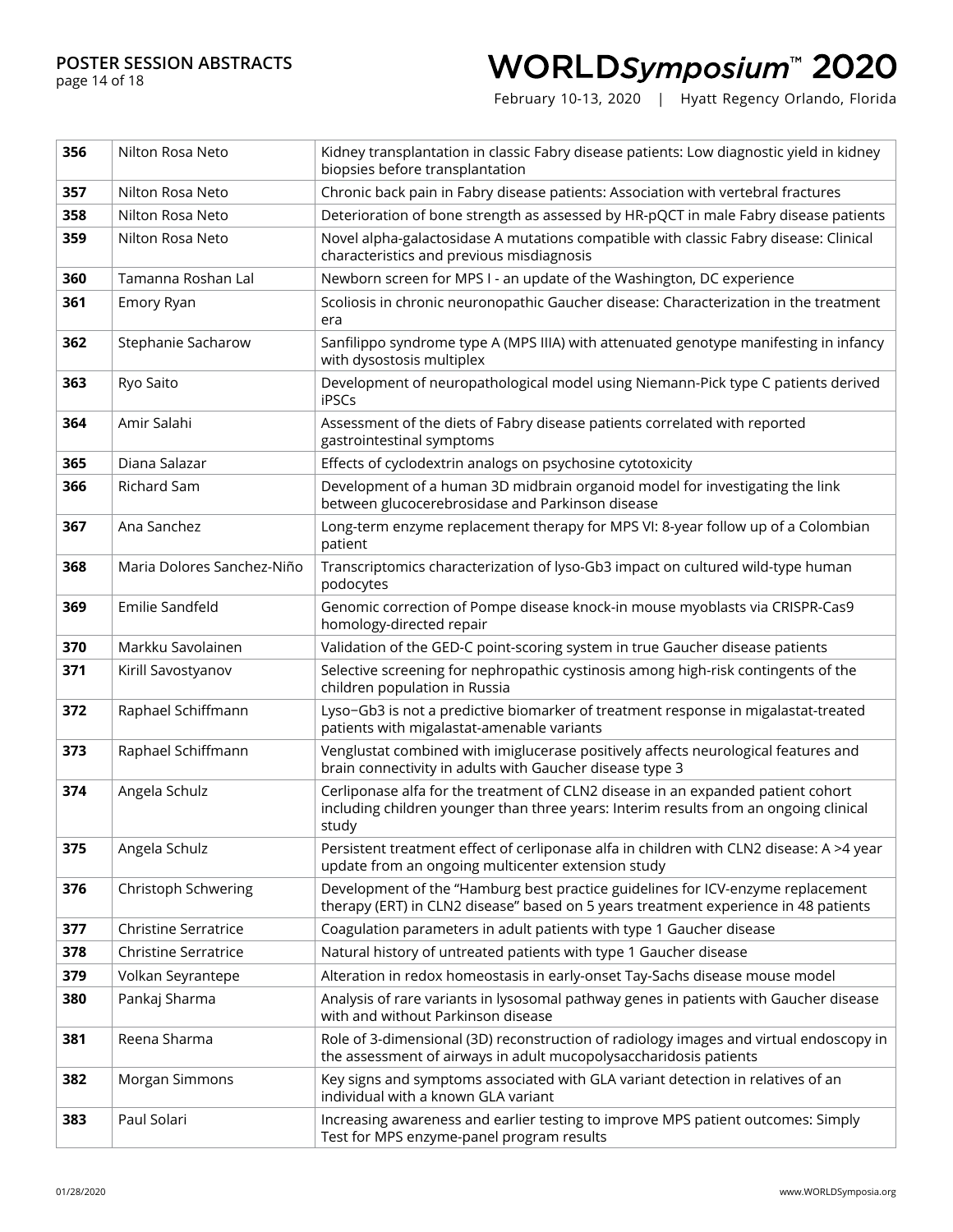page 15 of 18

## WORLDSymposium™ 2020

| 384 | Rodrigo Starosta      | Morphological evidence for hepatic canalicular dysfunction in ERT-treated patients with<br>Gaucher disease                                                                                                |
|-----|-----------------------|-----------------------------------------------------------------------------------------------------------------------------------------------------------------------------------------------------------|
| 385 | Chanan Stauffer       | Smoldering myeloma as the initial presentation of Gaucher disease type 1                                                                                                                                  |
| 386 | Dean Suhr             | What do researchers, clinicians, industry employees, advocacy leaders, 30 million with<br>rare disease, and 69 million of the general public have in common?                                              |
| 387 | Dean Suhr             | Scientific, clinical, social, and policy status and considerations for implementing<br>newborn screening of metachromatic leukodystrophy                                                                  |
| 388 | Gere Sunder-Plassmann | Baseline patient characteristics of followME, a new, patient-centric, prospective,<br>observational Fabry registry that evaluates migalastat, ERT, and a natural history<br>cohort                        |
| 389 | Xinze Tan             | SAAMP 3.0©: computational biology to predict the phenotype of a missense mutation<br>for lysosomal diseases                                                                                               |
| 390 | Satowa Tanaka         | A novel approach to CNS dysfunction of Pompe disease with a fusion protein consisting<br>of anti-transferrin receptor antibody and GAA enzyme                                                             |
| 391 | Daisy Tapia           | Fabry patients' perspectives on multidisciplinary clinics                                                                                                                                                 |
| 392 | Sophie Thomas         | Supporting adults living with mucopolysaccharide (MPS) diseases: Understanding<br>current experiences and future challenges                                                                               |
| 393 | Sophie Thomas         | Prevalence of intestinal disease as terminal event in mucopolysaccharidosis type III - a<br>study of 136 deceased patients                                                                                |
| 394 | Lorraine Thompson     | Does the hormonal replacement therapy (HRT) increase the risk of cerebrovascular<br>events in females with Fabry disease?                                                                                 |
| 395 | Weihua Tian           | Long-acting glyco-design (LAGD) for improved kinetics and distribution of<br>a-galactosidase A                                                                                                            |
| 396 | Shunji Tomatsu        | Newborn screening for mucopolysaccharidoses: Measurement of glycosaminoglycans<br>by LC-MS/MS                                                                                                             |
| 397 | Shunji Tomatsu        | Cochlear implantation in a patient with mucopolysaccharidosis type IVA                                                                                                                                    |
| 398 | Shunji Tomatsu        | Safety study of sodium pentosan polysulfate for adult patients with<br>mucopolysaccharidosis type II                                                                                                      |
| 399 | Shunji Tomatsu        | Therapeutic options for mucopolysaccharidoses: Current and emerging treatments                                                                                                                            |
| 400 | Shunji Tomatsu        | Activity of daily life in patients with mucopolysaccharidosis type II after hematopoietic<br>stem cell transplantation                                                                                    |
| 401 | So-Fai Tsang          | Mixed safety signals as a result of use of the INN "imiglucerase" for three different<br>products that are not biosimilars: Analysis of adverse events in the Sanofi Genzyme<br>Global Safety database    |
| 402 | Julie Ullman          | Novel FACS based method demonstrates CNS cell-type distribution and efficacy of a<br>BBB penetrant ERT in a mouse model of MPS II                                                                         |
| 403 | Kati Valtola          | Family with the rare GLA-Thr410Ala mutation                                                                                                                                                               |
| 404 | Nato Vashakmadze      | Respiratory system involvement in Russian patients with mucopolysaccharidosis:<br>Effects of enzyme replacement therapy                                                                                   |
| 405 | Ana Vásquez Salazar   | Beta-glucosidase analysis in dried blood collected on filter paper (DBS), report of a new<br>method applied to the population and patients with suspected Gaucher disease (GD)                            |
| 406 | Jesús Villarrubia     | Diagnosis of 4 novel cases of adult acid sphyngomielynase deficiency by screening with<br>next-generation sequencing gene panels                                                                          |
| 407 | <b>Birgitte Volck</b> | Gb3 substrate in endothelial cells of renal peritubular capillaries was reduced in a<br>previously untreated classic Fabry male patient treated with AVR-RD-01 investigational<br>lentiviral gene therapy |
| 408 | Ashley Volz           | Shortening the time between symptom onset and diagnosis for CLN2 disease: results<br>from Behind the Seizure™, a no-cost epilepsy gene panel testing program                                              |
| 409 | Eric Wallace          | The unmet need in Fabry disease: A retrospective analysis of healthcare claims in the<br>United States reveals significant burden of illness in ERT-treated patients                                      |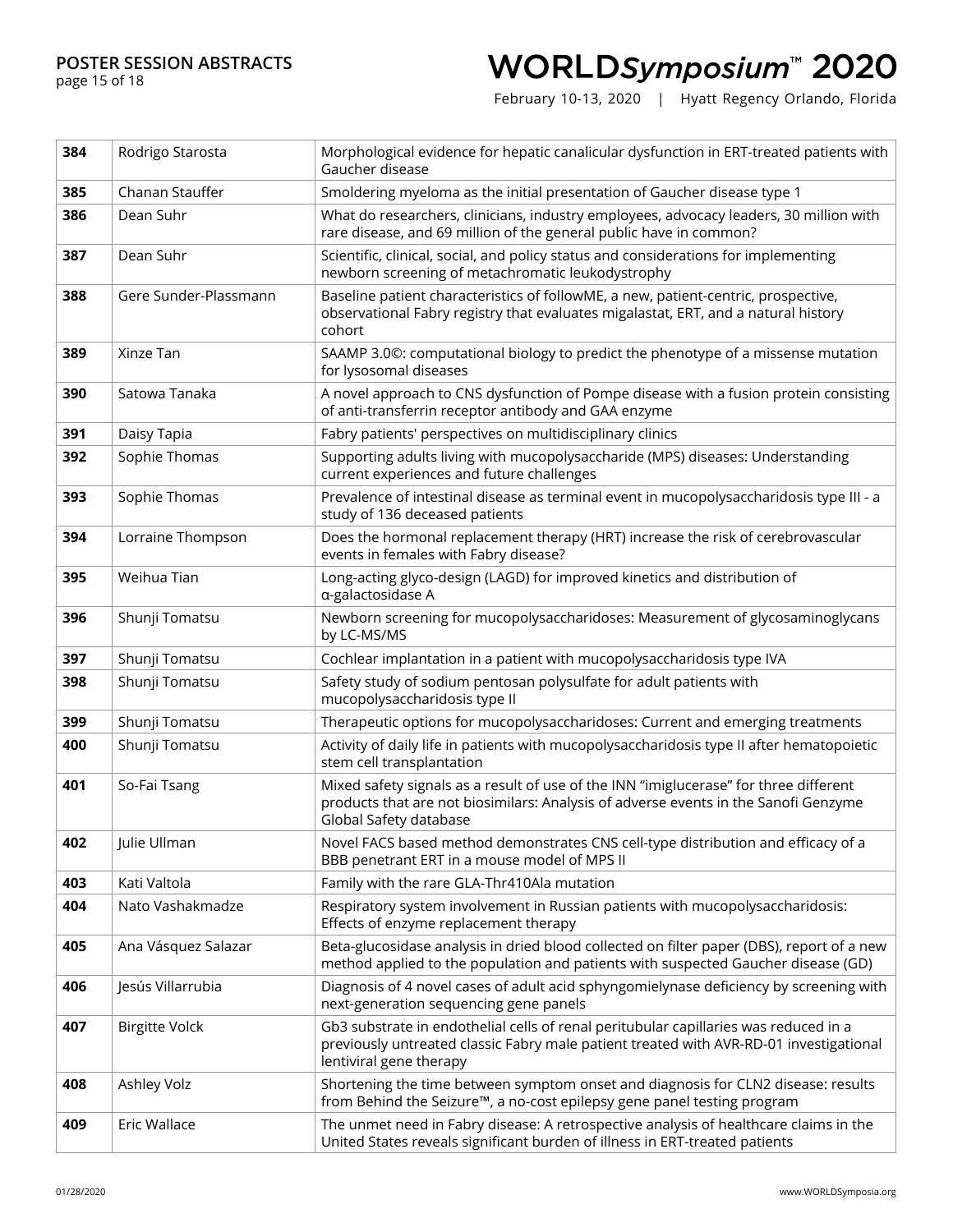page 16 of 18

# WORLDSymposium™ 2020

| 410     | Susanne Walls           | Lyso-Gb3: A valid follow-up marker of treatment in male Fabry patients?                                                                                                                                                                            |
|---------|-------------------------|----------------------------------------------------------------------------------------------------------------------------------------------------------------------------------------------------------------------------------------------------|
| 411     | Ilana Walters           | A comparison of the gut microbiome in children affected by Fabry disease and their<br>unaffected siblings: A pilot project                                                                                                                         |
| 412     | Raymond Wang            | Intracerebroventricular cerliponase alfa for CLN2 disease: Clinical practice<br>considerations from US clinics                                                                                                                                     |
| 413     | Raymond Wang            | Long-term safety and efficacy of vestronidase alfa, rhGUS enzyme replacement<br>therapy, in subjects with mucopolysaccharidosis type VII                                                                                                           |
| 414     | Christoph Wanner        | Rationale and design of the MODIFY study: A phase 3 multicenter, double-blind,<br>randomized, placebo-controlled, parallel-group study to determine the efficacy and<br>safety of lucerastat oral monotherapy in adult subjects with Fabry disease |
| 415     | David Warnock           | Pegunigalsidase alfa, a novel PEGylated ERT, evaluated in Fabry patients with<br>progressing kidney disease, RCT study design                                                                                                                      |
| 416     | Jon Washburn            | Reducing false positives in newborn screening for lysosomal disorders                                                                                                                                                                              |
| 418     | Grzegorz Wegrzyn        | Underestimated aspect of mucopolysaccharidosis pathogenesis: Global changes in<br>cellular processes revealed by transcriptomic studies and experimental analyses                                                                                  |
| 419     | Connie Wehmeyer         | A comparison of clinical outcomes and transplant complications/morbidity with early<br>(<4 months of age) versus late (~ 1 yr of age) hematopoietic stem cell transplant in<br>sibling pairs with a diagnosis of MPS I (Hurler syndrome)           |
| 420     | Ashley Whited           | Natural history of white matter development in infantile Krabbe disease                                                                                                                                                                            |
| 421     | Eva Wibbeler            | Cerliponase alfa for the treatment of atypical phenotypes of CLN2 disease: A<br>retrospective case series                                                                                                                                          |
| 422     | Shanna Widera           | Newborn screening for Fabry disease in the state of Illinois has led to the development<br>of a unique clinic called "Fabry Family Clinic"                                                                                                         |
| 423     | Frits Wijburg           | Phase 2-3 gene therapy trial using adeno-associated virus vector for patients with<br>mucopolysaccharidosis type IIIA                                                                                                                              |
| 424     | Jill Wood               | Histological characterization of rod-cone retinal degeneration in a mouse model of<br>mucopolysaccharidosis type IIIC                                                                                                                              |
| 425     | Michelle Wood           | Correcting dynamic foot abnormalities improves gait and function in<br>mucopolysaccharidosis type III patients                                                                                                                                     |
| 426     | Chen Wu                 | An update on biomarkers of 7-ketocholesterol, lysosphingomyelin, bile acid-408 and<br>glucosylsphingosine for Niemann-Pick disease type C                                                                                                          |
| 427     | Shirley Wu              | Extrapolation of migalastat tissue concentrations in mice as a predictor of human<br>tissue concentrations                                                                                                                                         |
| 428     | Hiroyuki Yamakawa       | A case of myeloma cast nephropathy complicated by Fabry disease after withdrawal<br>from dialysis                                                                                                                                                  |
| 429     | Dongshan Yang           | A rabbit model of nephropathic cystinosis                                                                                                                                                                                                          |
| 430     | Isabel Yoon             | Long-term neurodevelopmental, neurophysiological, and neuroradiological<br>outcomes of hematopoietic stem cell transplantation for treatment of late-infantile<br>metachromatic leukodystrophy                                                     |
| 431     | Sarah Young             | Characterization of dermatan sulfate and chondroitin sulfate in tissues from a mouse<br>model of mucopolysaccharidosis type VI using UPLC-MS/MS                                                                                                    |
| 432     | Silvana Zanlungo        | ABL1 kinase inhibitors for the treatment of Niemann-Pick disease type A                                                                                                                                                                            |
| 433     | Xiangli Zhao            | The therapeutic effect of progranulin derived Pcgin on neuronopathic Gaucher disease                                                                                                                                                               |
| 434     | N Zhurkova              | Russian patients with GM1-gangliosidosis                                                                                                                                                                                                           |
| 435     | Grace Zimmerman         | Methods for quantitative gait analysis in CLN3 disease                                                                                                                                                                                             |
| 436     | Ari Zimran              | Real life data on the safety and efficacy of ambroxol for patients with Gaucher disease<br>or GBA-related Parkinson disease                                                                                                                        |
| LB-01   | Carolina Aranda         | Enzyme replacement therapy (ERT) with rapid desensitization protocol: Latin America<br>experience                                                                                                                                                  |
| $LB-02$ | Roberto Barriales-Villa | Design of a Fabry disease pedigree project in Spain: Red Fabry, a novel approach                                                                                                                                                                   |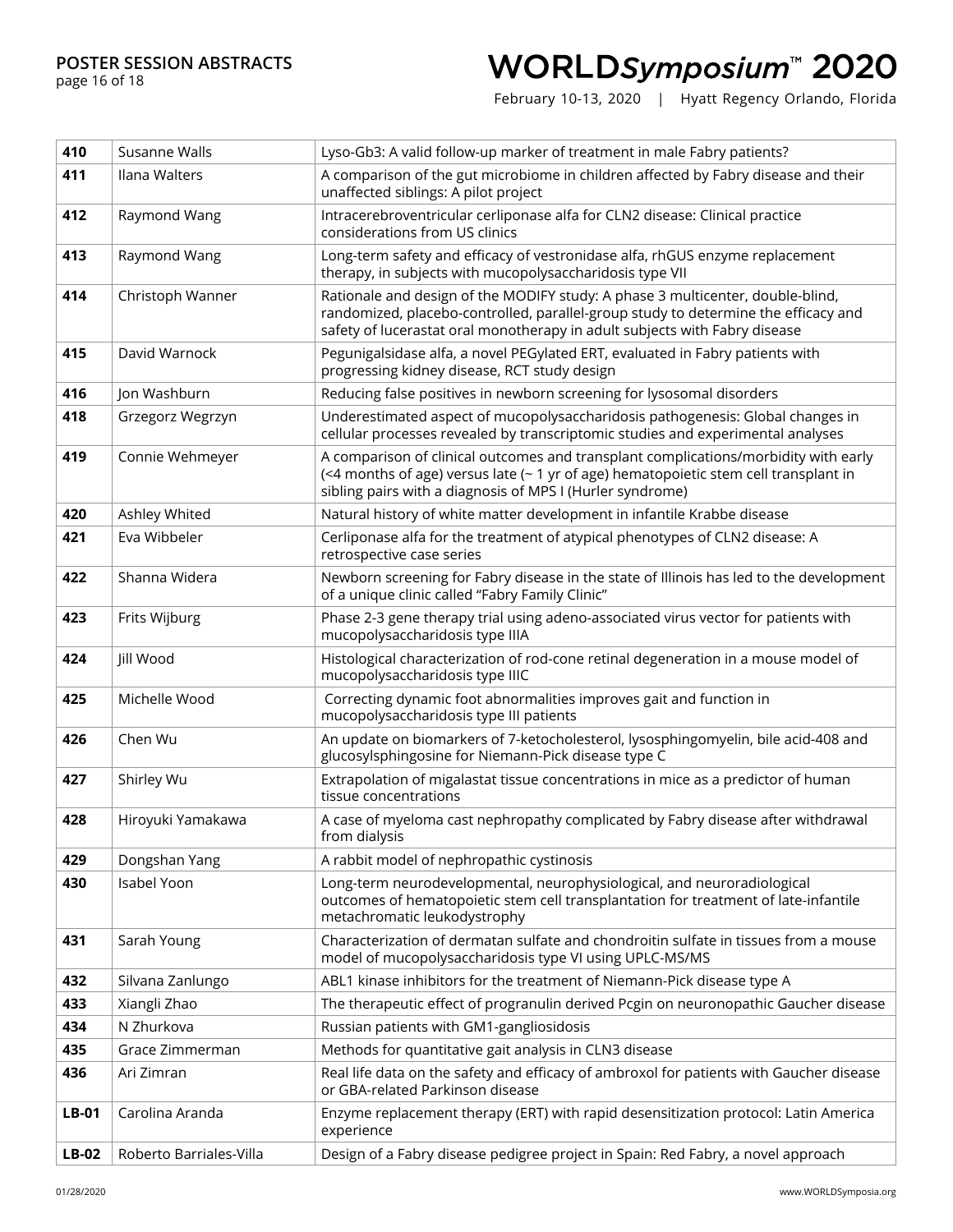page 17 of 18

## WORLDSymposium™ 2020

| LB-03        | Xavier Barril            | Allosteric modulators improving biodistribution of recombinant laronidase in MPS1                                                                                                                                    |
|--------------|--------------------------|----------------------------------------------------------------------------------------------------------------------------------------------------------------------------------------------------------------------|
| $LB-04$      | Elfrida Benjamin         | Humoral immune responses to ATB200 in the first-in-human study of ATB200/AT2221<br>in patients with Pompe disease: Results from the phase 1/2 ATB200-02 trial                                                        |
| <b>LB-05</b> | Elizabeth Berry-Kravis   | Intrathecal adrabetadex for the treatment of Niemann-Pick disease type C1                                                                                                                                            |
| $LB-06$      | Daniel Bichet            | Migalastat has a low incidence rate of composite clinical outcomes at long-term<br>follow-up in patients with Fabry disease who previously received enzyme replacement<br>therapy                                    |
| <b>LB-07</b> | Kendra Bjoraker          | Individualized education program (IEP) data as endpoint for clinical trials and natural<br>history studies: The 180 Education Outcome Measure                                                                        |
| <b>LB-08</b> | Heather Cahan            | An observational study investigating potential treatment-responsive CNS biomarkers in<br>subjects with mucopolysaccharidosis type II (MPS II, Hunter Syndrome)                                                       |
| LB-09        | Yu-Ting Chiu             | Natural product inspired combinatorial chemistry enables us to discover small<br>molecules for the potential treatment of lysosomal disorders                                                                        |
| $LB-10$      | Emily de los Reyes       | CLN6 Batten disease natural history                                                                                                                                                                                  |
| $LB-11$      | Maria Duque Lasio        | Successful desensitization protocol in female patient with Fabry disease and positive<br>IgE antibody to agalsidase beta                                                                                             |
| $LB-12$      | Sarah Elsea              | Untargeted metabolomic analysis of individuals with MPS II reveals a complex<br>metabolic profile supporting the need for monitoring nutrition and renal and liver<br>function                                       |
| $LB-13$      | Maria Escolar            | RGX-121 gene therapy for severe MPS II (Hunter syndrome): Interim results of an<br>ongoing first in human trial                                                                                                      |
| $LB-14$      | Kaoru Eto                | Usefulness of Fabry Stabilization Index in Japanese female patients with Fabry disease                                                                                                                               |
| <b>LB-15</b> | <b>Bernhard Gentner</b>  | Extensive metabolic correction of mucopolysaccharidosis type I (MPS IH, Hurler<br>syndrome) by hematopoietic stem and progenitor cell (HSPC) based gene therapy (GT):<br>Preliminary results from a phase I/II trial |
| $LB-16$      | Vykuntaraju Gowda        | Study of clinical, biochemical, radiological, molecular and histological profile of<br>neuronal ceroid lipofuscinoses (NCL) from India                                                                               |
| $LB-17$      | Nathalie Guffon          | Treatment of mucopolysaccharidosis type VI patients with odiparcil alone or in addition<br>to enzyme replacement therapy: A phase IIA study                                                                          |
| <b>LB-18</b> | <b>Caroline Hastings</b> | Hydroxypropyl beta cyclodextrin (Trappsol Cyclo) administered intravenously in<br>patients with Niemann-Pick disease type C disease reduces cholesterol in liver tissue                                              |
| $LB-19$      | Harrison Jones           | Determining the diagnostic utility of the identification of tongue involvement in late-<br>onset Pompe disease                                                                                                       |
| $LB-20$      | Dawn Laney               | Fabry appointment companion: A novel tool to improve patient and HCPs<br>communication and satisfaction with disease management.                                                                                     |
| $LB-21$      | Pamela Lavoie            | Ultra-performance liquid chromatography-tandem mass spectrometry test for lyso-<br>Gb3 and related analogs in dried blood spots for monitoring and follow up of Fabry<br>disease patients                            |
| $LB-22$      | Raffaele Manna           | A triple syndromic complex distinguishes Fabry disease patients from patients with<br>autoinflammatory fevers                                                                                                        |
| $LB-24$      | David Moreno-Martinez    | Standardising clinical outcomes for Fabry disease clinical trials: A Delphi consensus                                                                                                                                |
| $LB-25$      | David Moreno-Martinez    | Influence of treatment on stroke recurrence in a large cohort of Fabry disease patients                                                                                                                              |
| $LB-26$      | William Mueller          | Modified asparagine (GlcNAc-Asn) identified as a biomarker for NGLY1 deficiency.                                                                                                                                     |
| $LB-27$      | Albina Nowak             | Use of agalsidase alfa in the elderly: Clinical outcomes from the Fabry Outcome Survey                                                                                                                               |
| $LB-28$      | Shungo Okamoto           | Experience of enzyme replacement therapy for mucopolysaccharidosis type VII                                                                                                                                          |
| <b>LB-29</b> | Charles O'Neill          | Neurofilament light is a treatment-responsive biomarker in CLN2 disease                                                                                                                                              |
| <b>LB-30</b> | Maximiliano Ormazabal    | New insights in Gaucher cells models: Characterization of a monocyte edited cells<br>using CRISPR/Cas9 technology                                                                                                    |
| LB-31        | Ana Puhl                 | Comparing routes of administration for an enzyme replacement therapy for infantile<br>onset neuronal ceroid lipofuscinosis (CLN1) disease                                                                            |